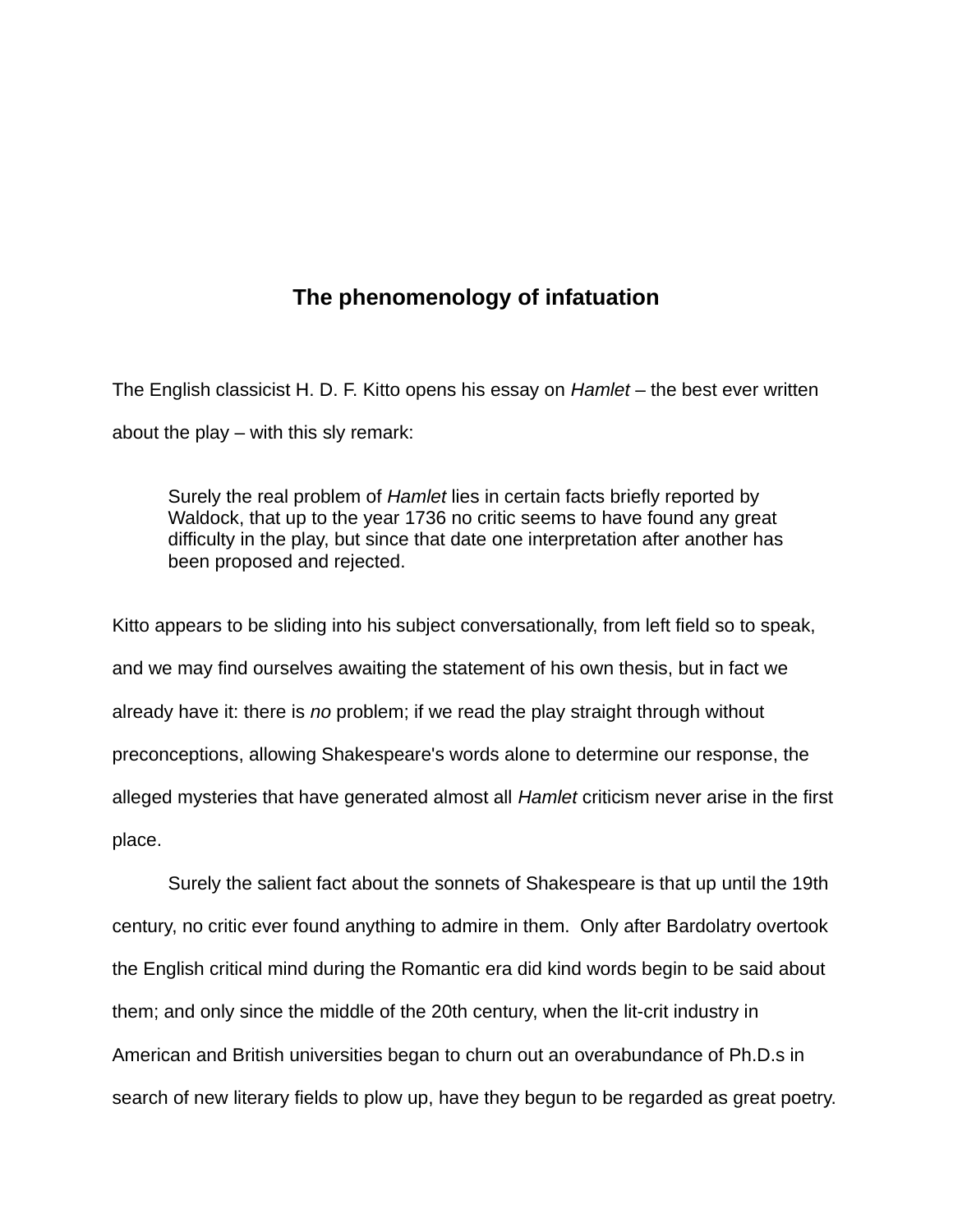George Steevens, one of the preeminent Shakespearean scholars of the 18th century, wrote that "The strongest act of Parliament that could be framed would fail to compel readers unto their service." The quote later became notorious, but in its time it commanded assent or only a mild demur.

Wordsworth, blind to his own considerable deficits, nonetheless smoked out those of Shakespeare's sonnets: "Their chief faults – and heavy ones they are – are sameness, tediousness, quaintness, and elaborate obscurity." Keats, who revered the plays, said of the sonnets that "They seem to be full of fine things said unintentionally – in the intensity of working out conceits." These are sound judgments.

The pertinent bibliographical information about them can be briefly stated. There are 154 of them. They were published in 1608 in a volume that is the only source that exists. Their ordering appears to be haphazard, and the text is marred by the usual number of printer's errors to be found in Elizabethan publications. The first 126 are addressed to a young man, dubbed "the Fair Youth" by commentators; the remaining 28, to a woman who has been given the sobriquet of "the Dark Lady."

Two of the poems are not sonnets – not if Petrarch is allowed a vote. No. 126 is only 12 lines. The original editor was puzzled by this and put parenthetical marks where the 13th and 14th lines were presumed missing. Moreover, the twelve lines consist of six rhymed couplets. Clearly, then, No. 126 is not a sonnet at all: many commentators consider it a kind of "envoy" to the series that is dedicated to the man. No. 145 has the requisite number of lines in the usual rhyming pattern, but the meter is iambic tetrameter, and the content is embarrassingly weak and little related to the surrounding sonnets. It is difficult to make out how someone else's poem would find its way into the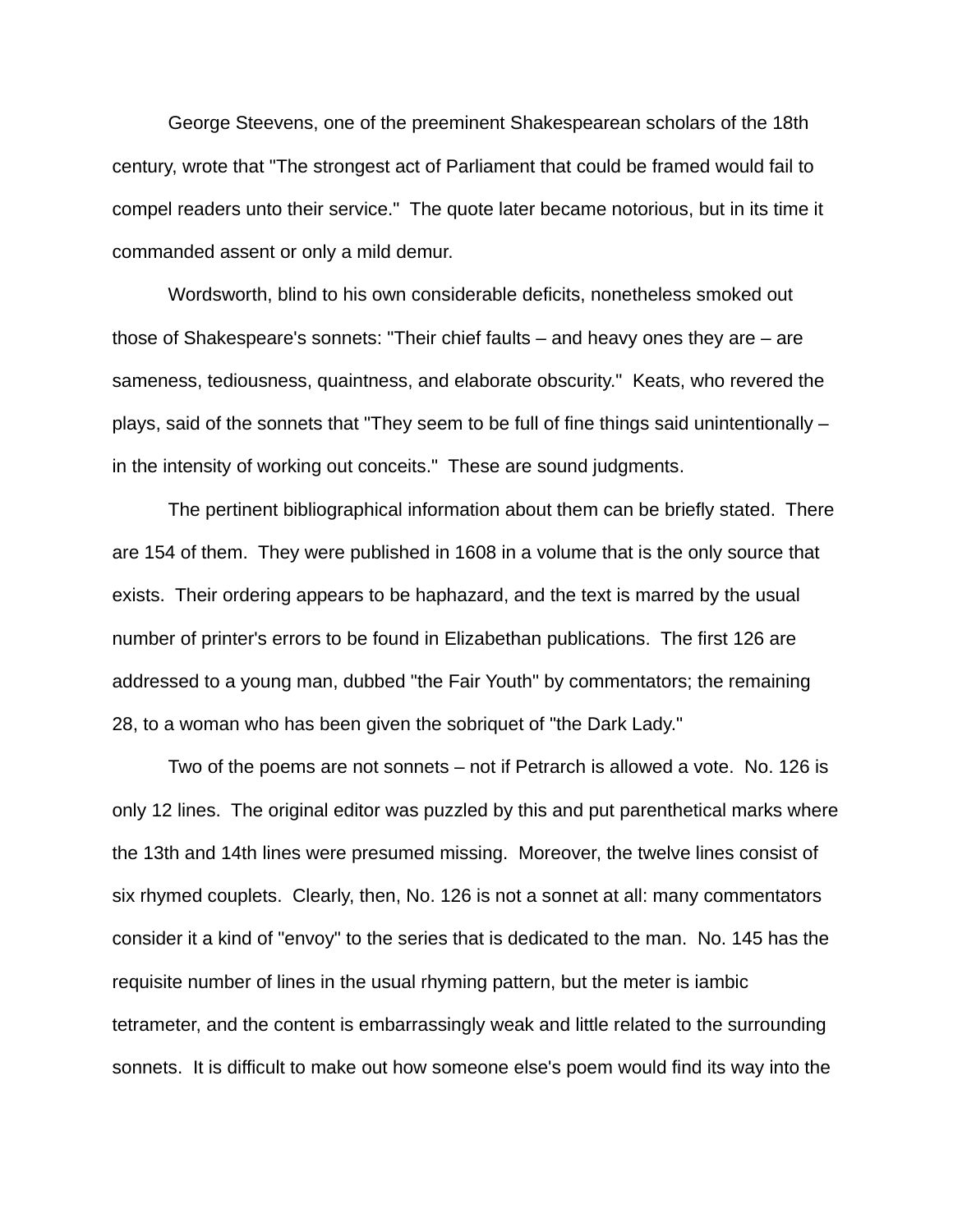collection, but to my ear it sounds spurious, or at best the sort of thing that Shakespeare might have written when he was a teenager.

No. 99 seems at first glance to have 15 lines, but I believe the first line is a kind of title or proem announcing the theme: "The forward violet thus did I chide." The remaining 14 lines then give us the chiding in the exact form of an impeccable Shakespearean sonnet. We find something similar in a letter of Keats, where he gives us information in prose that we need in order to understand the sonnet that follows:

I was led into these thoughts, my dear Reynolds, by the beauty of the morning operating on a sense of Idleness. I have not read any Books. The Morning said I was right. I had no Idea but of the Morning, and the Thrush said I was right, seeming to say,

O thou whose face hath felt the Winter's wind . . . .

Early editions of Keats's poems titled it "What the Thrush Said." I call it an unrhymed Shakespearean sonnet with no sense of paradox, because it falls so perfectly into an octave of two quatrains and a sestet that elaborates upon it, with rhetorical devices that make the structure unmistakable, whereas to any reader with an ear, Shakespeare's No. 145 is *not* a sonnet. A single reading of both poems will convince the reader that iambic pentameter is essential to the sonnet effect while the rhyme scheme is ancillary.

The first point to establish is that Shakespeare's sonnets are so-so poetry.

The sonnet form no more suits Shakespeare than the song form suits Beethoven: a song affords no scope for instrumental drama using the accumulation of elapsed time as a great intensifier; and a sonnet affords no scope for character revealed in a speech that is generated by a dramatic situation. We have lamed some of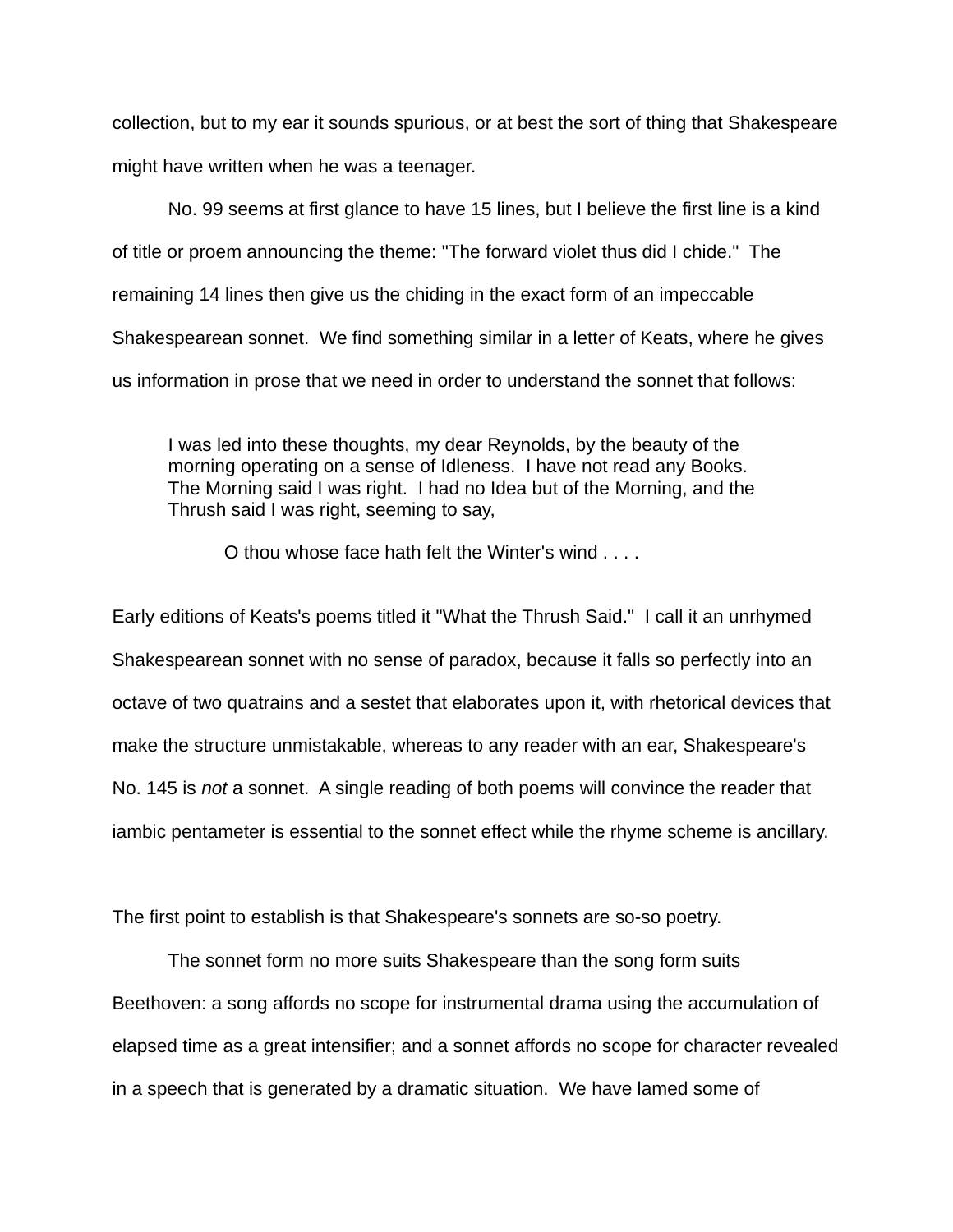Shakespeare's greatest soliloquies by extruding them from their dramatic contexts and delivering them as exercises in clear diction and a sonorous delivery. Macbeth's "Tomorrow and tomorrow and tomorrow" gains immeasurably from being treated as a manic-depressive explosion of sarcastic singsong, a mixture of rage and despair directly produced by news of the Queen's death and Macbeth's astounding outburst that her timing is abysmal. Reciting it "poetically" denatures it. But another thought to consider, heretical as it may sound at first, is that Shakespeare's prose may be superior to his verse: some of Hamlet's greatest speeches, and Falstaff's, as well as Edmund's credo and the fool's jesting in *King Lear*, plus many wonderful passages in the histories and comedies, eschew meter; on the other hand, some of Shakespeare's rhymed couplets in the early plays embarrass even his most dedicated fans.

Helen Vendler makes much over the sonnets as lyric poetry. But Shakespeare was a born *dramatist*. His gift was characterization in conjunction with a professional's grasp of how to keep a plot moving on a bare stage. The 14-line schema is too short to turn into a mini-drama like the great soliloquies, too long to strike fire like Hamlet's aphorisms, and too formal to sound like ordinary speech. But a stronger objection to the sonnets is that we have every reason to believe that they were dashed off and that we may be reading, if not rough drafts, then mere exercises in versification to which he gave little time and thought. Their extreme confinement of subject matter indicates that he wrote them mostly to keep his hand in.

The sonnet form inevitably calls up an air of artificiality, and the English Lit term that gets overused in relation to Shakespeare's sonnets is "conceit," *i.e.*, the controlling idea or metaphor that runs through the whole poem. So Shakespeare builds Sonnet 87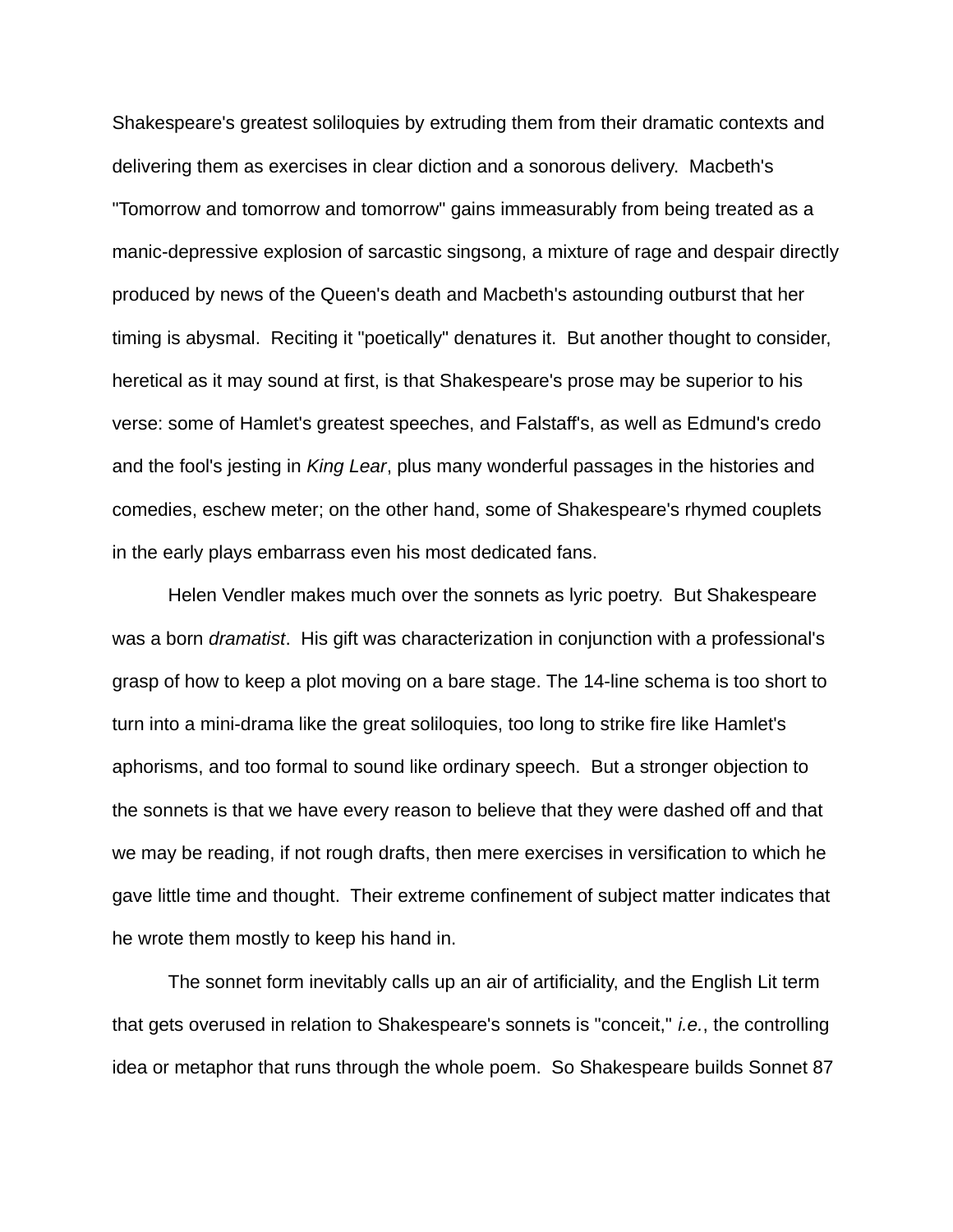on a financial conceit: Your worth is so great that I can't afford you any longer; I'm releasing you from the contract because I can't contribute any value at my end. Sonnet 46 invokes the legal system: My heart is filing a lawsuit against my eye to bar it from sharing in the contemplation of my beloved. "But the defendant doth that plea deny"; an inquest is "impannelled" and a "verdict is determined." The Bardolators persuade themselves that this is pretty rich stuff; but with an algorithm for the meter and rhyme scheme and a few rules for consistency, you could train Watson the Jeopardy-playing computer to churn out sonnets based on such conceits.

The second thing to establish is that the sonnets exhibit veritable monomania and our interest inevitably flags. Love is a traditional subject of sonnets, but even an exalted passion can become cloying; this is the more so as we grow dubious about the one-sidedness of the love. A character in Tom Stoppard's play *Hapgood* says this:

There is something appalling about love. It uses up all one's moral judgment. Afterwards it is like returning to a system of values, or at least to the attempt.

As we begin to suspect that Shakespeare's love for the Fair Youth is unrequited, we correspondingly begin to worry that he is wandering into the precincts of pathology.

The "story" told by the sonnets is easily summarized. Shakespeare, in his 30s or 40s, is besotted with a man of good birth who is perhaps a decade-and-a-half younger. He is also erotically entangled with a bewitching brunette, toward whom his feelings oscillate wildly – he is sexually mesmerized by her but lacerated by her infidelities and full of self-loathing at his inability to break with her. One crisis occurs when Shakespeare's fickle young man begins to keep company with a "Rival Poet"; another is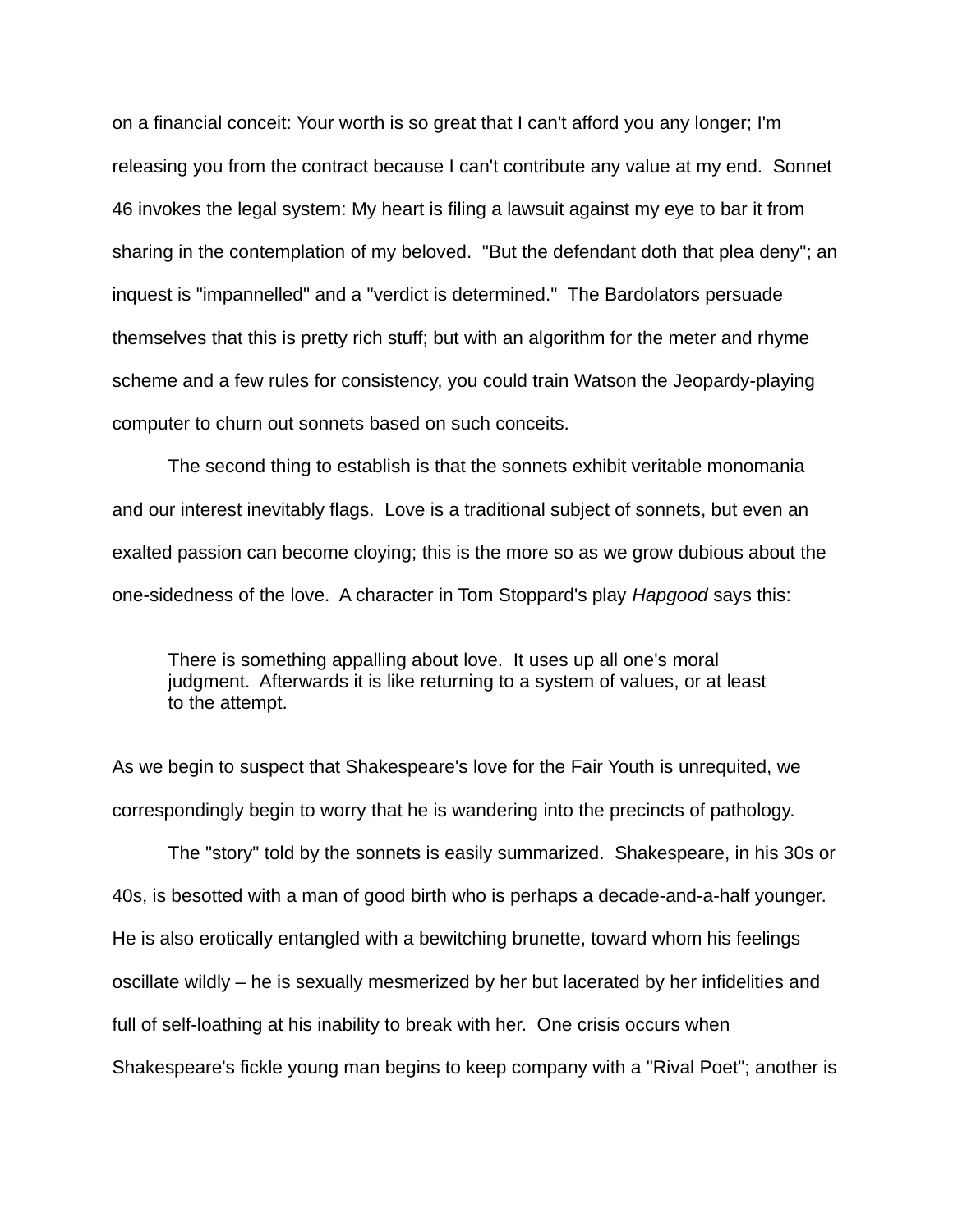when he sleeps with Shakespeare's mistress.

Toward the Fair Youth, Shakespeare's feelings are lofty and idolatrous. The youngster is the cynosure of all eyes and the pattern of all perfection. The sonnets exalt the youth's beauty and only occasionally pay homage to other virtues; they also give evidence against the character of the youth from time to time. Shakespeare worries that his beloved is being contaminated by worldliness, and is trading too easily upon his charms in order to ruthlessly get what he wants. But he is quick to excuse these faults, sometimes by a logic that is overtly specious.

Anyone who reads the sonnets straight through will quickly conclude, however, that this "story" is only implicit in the material. Shakespeare has no narrative that he sets out to impose upon the whole. The ordering of the sonnets is not chronological or even sensible. There is a strong impression that they may have been written in batches, with up to a dozen or so on one theme. Like many of Emily Dickinson's poems, they appear to be first drafts. By this, I do not mean that they are straight from Shakespeare's pen without any corrections; I mean that he sat down to write a sonnet, worked it out, recopied it, and never touched it again. It was done in one sitting and treated as an exercise, one that he carried through and edited as he wrote, and completed to his own satisfaction, and then filed away.

Here is a précis of the content of the first 126 sonnets:

There has never been beauty to match yours and it is impossible to believe there ever will be again. You should have children in the hope that their features will show posterity just how beautiful you were. In lieu of this, my poor verse will attempt to give subsequent generations some idea of your beauty. Poetry does have the virtue of lasting as long as the words are read, so in the future my poems will testify to the beauty that those who are born too late will never see with their own eyes.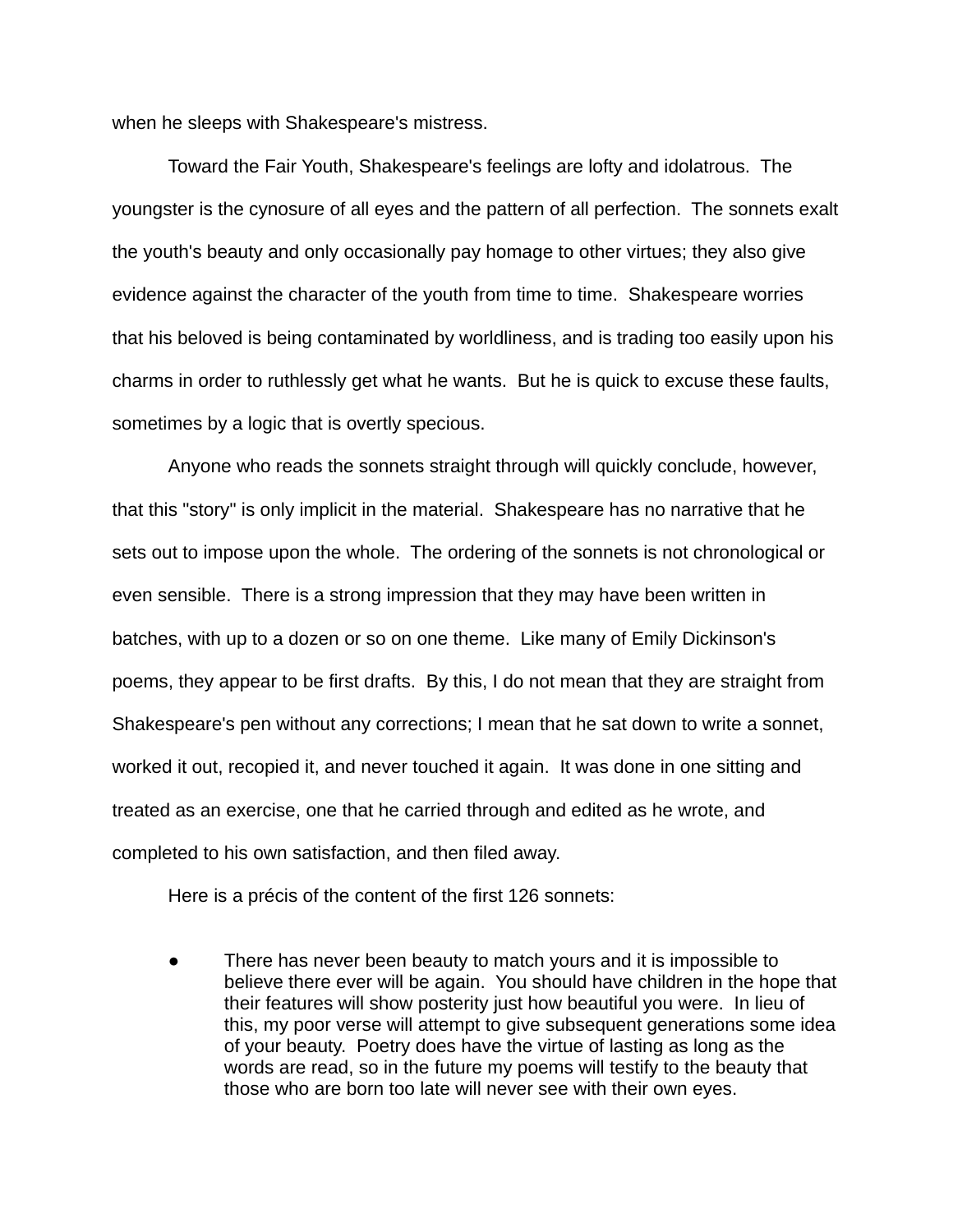- You are all the world to me. My love for you is total, sovereign over me, and inextinguishable. You are the only subject of my poetry. I am not worthy of you and cannot ask for reciprocation. You are right to prefer other poets to me. They write better than I do; but I love you best.
- Even though you are perfect, you do have faults  $-$  you've done nothing admirable with your life, you keep low company, you are shallow, you love flattery, you are disloyal, you slept with my mistress. But even faults in you turn to virtues, or at least cannot be held against you, paragon that you are. Mortals do not judge gods: I have no grounds for complaint, being a low fellow myself; and sometimes I have been guilty of forgetting to make you my every thought.

To say that, over the arduous task of reading them, they become tedious, is to fall short, very short, of describing the weariness of the experience. Long before intermission, you would give away half your possessions to read a sonnet about a cat, a river bank, or a recipe for clam chowder.

The sonnets to the Dark Lady are equally monomaniacal:

- I am your slave: I love you so much that your slightest displeasure turns me into a baby crying for its mother's forgiveness; and your most fleeting smile in my direction makes me so aroused that I barely have time to get my pants off.
- I loathe myself to the last iota of self-contempt for loving you, because you are evil incarnate, and worse than that, you pursue other men before my very eyes. But I can't break with you. I see no way out of my predicament.

The double crux of the sonnets is a reference, in both parts, to a sexual liaison between the Fair Youth and the Dark Lady. Shakespeare is very explicit in describing his attitude toward this: The woman, whom he lusts after but hates, has ensnared the young man whom he loves beyond all power of language to describe; it will come out all right in the end if only she does not succeed in alienating the affections of the two men for each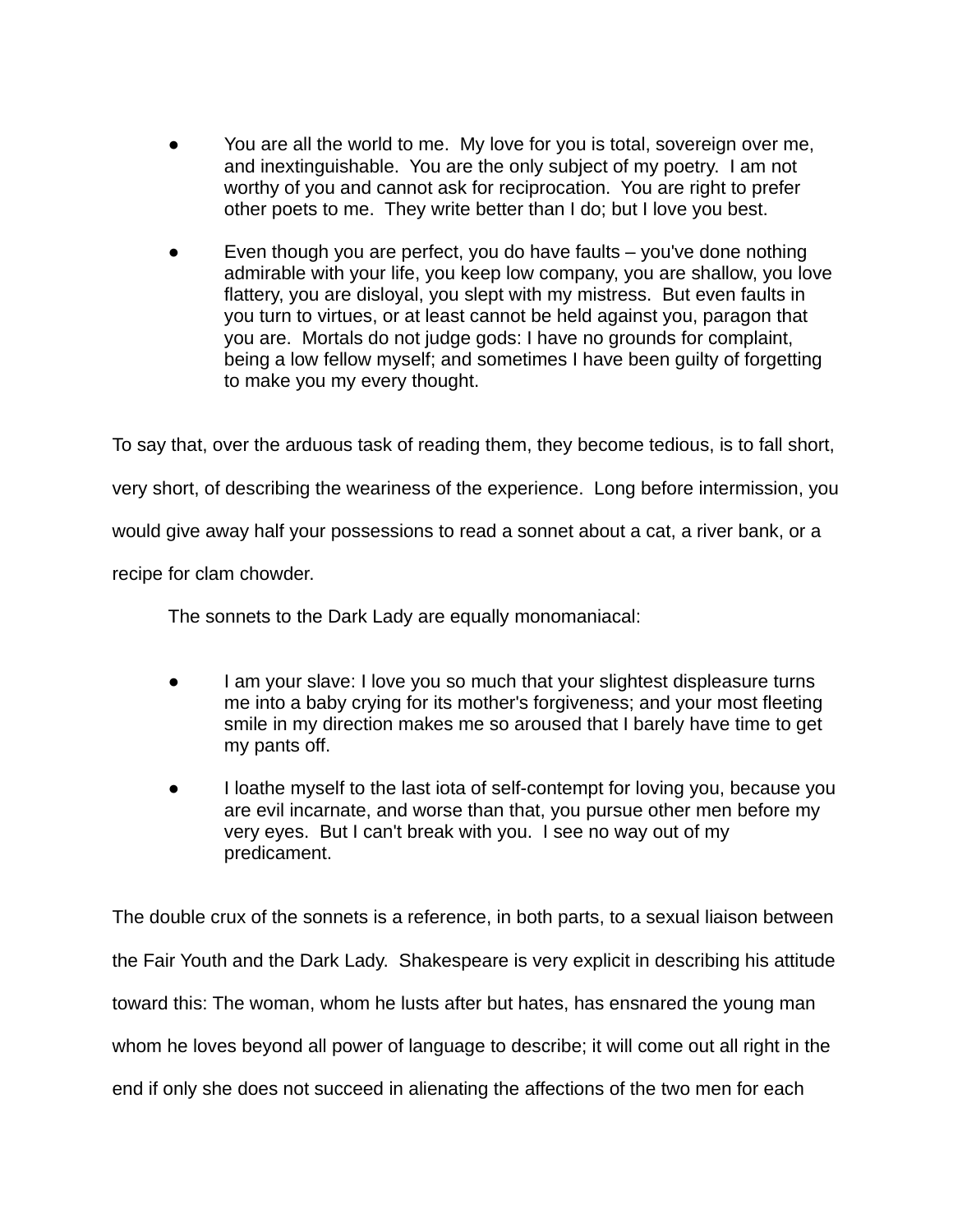other.

In Sonnet 40, Shakespeare takes us into the heart of the triangle. The poet breaks out to the friend, expansively, albeit miserably, and with a hint of sarcasm: "Take all my loves, my love, yea take them all." But: "I cannot blame thee." Well, we knew that. Can Shakespeare spin this out over 14 lines? Yes, by way of another conceit, in this case, that "All mine was thine, before thou hadst this more." The young man was already in possession of every particle of Shakespeare's property, so naturally he has full warrant for the use of Shakespeare's mistress. Therefore "I do forgive thy robbery, gentle thief/Although thou steal thee all my poverty," because he is not *really* a burglar – he is merely helping himself to his own. Shakespeare is only concerned that the fair youth may be deceiving *himself*. He wants no moral harm to come to his friend. The closing couplet emphasizes the point that matters most to Shakespeare, to which the friend's betrayal and any feelings Shakespeare has for his mistress are secondary:

> Lascivious grace, in whom all ill well shows, Kill me with spites yet we must not be foes.

Vendler is wowed by the catachresis of "lascivious grace." (A catachresis is a startling metaphor or strained comparison, in this case yoking into one figure of speech two words that would seem to be harshly antithetical in meaning.) She is right to say that the phrase "skirts blasphemy," as a Christian reader could not fail to associate "grace" with God's greatest blessing upon us and a mark of holiness. What I am wowed by is not that Shakespeare could write such a remarkable phrase, but that he could mean it.

Shakespeare has no insight into this experience, and no curiosity. He never examines himself: "How did this happen to me? What does it mean?" He looks upon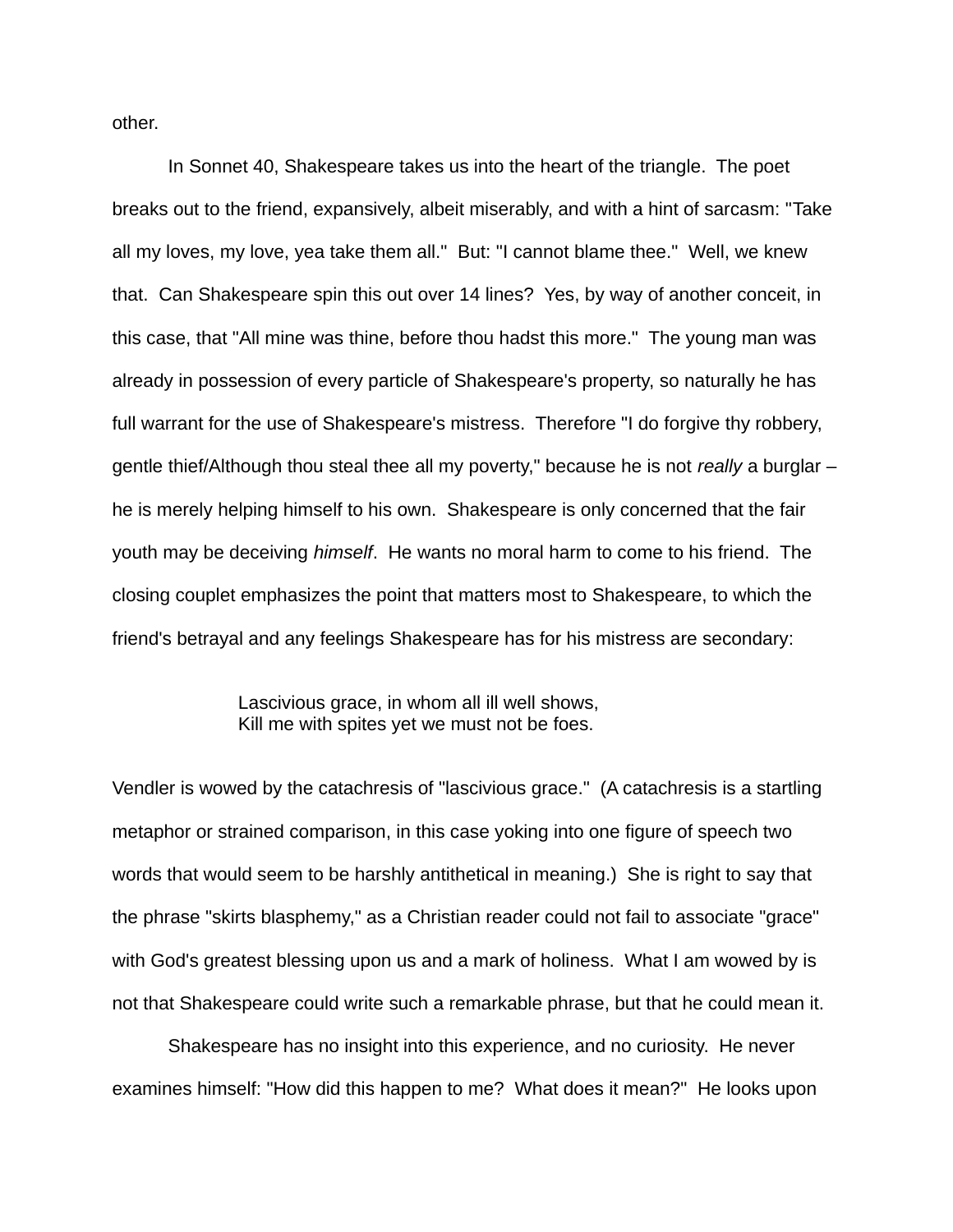the young man obsessively, is happy when the young man smiles upon him, unhappy when the young man frowns, feels fulfilled when in his presence, miserable when he isn't. If he were asked "Why do you think you love him so?" he would undoubtedly begin by saying "Because he is so beautiful." Analysis of motive is never Shakespeare's strong point, even in the plays: he is a dramatist, not a psychologist. But here he shows no interest even in his own psychology. We get only his phenomenology – what it felt like to be him, whipsawed between transcendence and abasement.

While the sonnets, excepting a dozen or so that strike immediate fire, are individually undistinguished, they accumulate intensity in the mass by their singlemindedness. Their power to disturb us, as with the poems of Emily Dickinson and the "terrible sonnets" of Gerard Manley Hopkins, is augmented by Shakespeare's inability to make sense of his experience, to understand it in rational terms. But his sonnets are less intriguing than their poems because, as powerful as his experience is, he does so little to plumb its depths and takes so many steps to distance his rhetoric from it. His elaborated forms of artifice, which are so celebrated by his latter-day enthusiasts, stand between us and the his emotion – a serious deficit, because almost the sole interest for us *is* the emotion. Shakespeare is undergoing one of life's most consuming experiences. But his turning it into laboriously elaborated conceits and shoddy puns not only shuts readers out but guarantees that he will fail to engage deeply with his potentially incendiary material. This impression is confirmed by the handful of memorable sonnets that dispense with cleverness and do take us into the heart of the experience in ordinary language and plain speech. The few riveting sonnets expose the faults of all the others.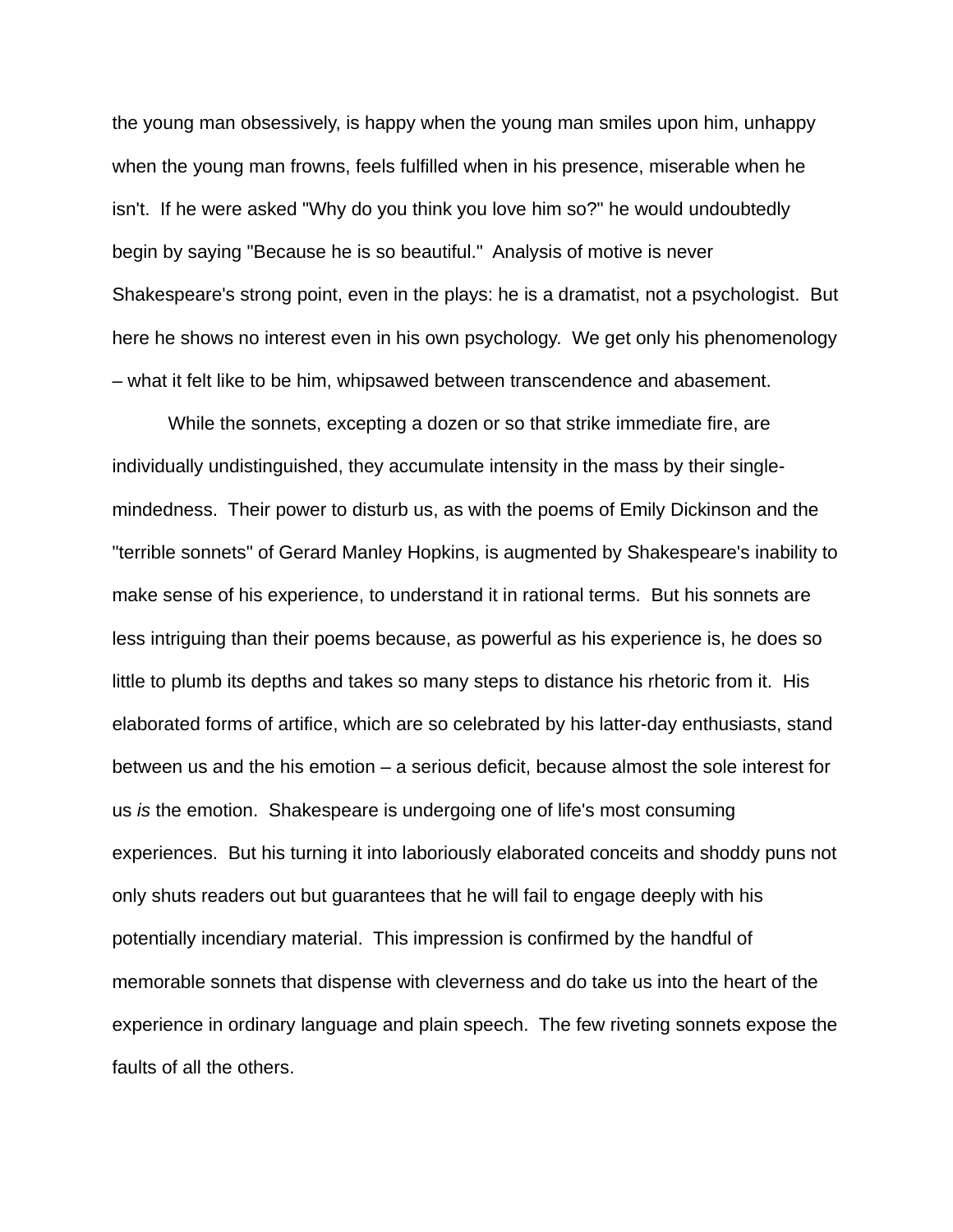The love described verges on pathology – an observation that elicits from Bardolators the usual run of excuses. Their simplest riposte is "No, it doesn't." A few defenders who do admit the problem borrow a page from Keats's apologists, who have to reckon with his letters to Fanny Brawne: just as Keats's champions pile calumnies on the unoffending lady and rue the day that Keats met her, Shakespeare's protectors find fault with the young man who was unworthy of Shakespeare's love.

The real value of the sonnets lies precisely in the fact that W. H. Auden considered almost too obvious to bother proving:

What is astonishing about the sonnets, especially when one remembers the age in which they were written, is the impression they make of naked autobiographical confession.

That the experience described happened to a real person, not to a fictive persona, makes the monomania of the treatment, and even the boredom that is increased by repetition, psychologically interesting. The formalists try to take away from us the only reason to read the sonnets in the first place. If these poems *aren't* a window into the soul of the real Shakespeare, who cares? – they are practically worthless as art. Keats got them exactly right: the conceits are so labored they seem like workshop exercises, although every now and then Shakespeare gets off a good line. The modern formalist says, "Conceits, hooray! Real poetry. Artifice. Style." If we disdain the conceits and try to catch a glimpse of Shakespeare writhing like a god in pain, the formalists take this as a sign that we are children unfit for poetry: we are lacking the aesthetic sense; we are disabled for the one competency needed, the ability to respond to "the poem *qua* poem." Thus the New Critical stance robs the sonnets of their only claim to our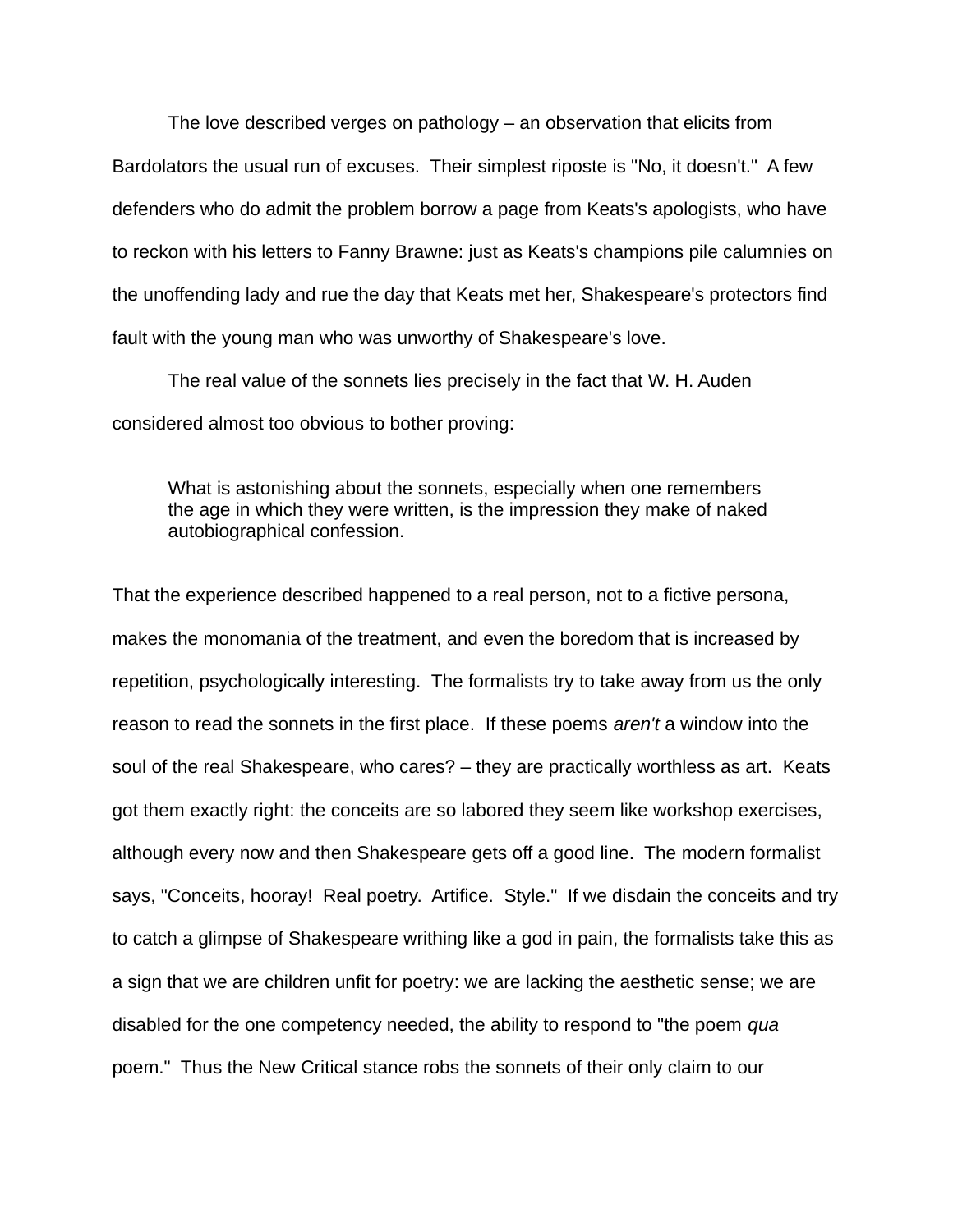attention.

## **Homoeroticism**

Even after Bardolatry seized the Brits, the sonnets were resisted. When they were finally embraced, those sturdy Victorians had to cope with their . . . *unseemliness*. So out came the first and still the favorite defense: Elizabethan manly men were lavish in their rhetoric of friendship; Shakespeare's sonnets go no further than his plays in vaunting the chaste love between manly men. Franz Grillparzer, a 19th century Austrian writer, responded to this argument in a few choice and unanswerable words:

To vindicate Shakespeare, since a great part of his sonnets are addressed to a *male* person, the interpreters adduce from his dramas many passages in which the word "lover" is used by man to man for "friend," "favorite," "devotee." But in all these instances, *beauty* is never the cause of the affection.

Shakespeare writes about the young man's beauty in *almost every sonnet*. Only occasionally does he add goodness or truth from the "Platonic triad," and he mentions all three qualities together in only *one* sonnet.

A. C. Bradley, the greatest of Shakespearean critics, also rejects the argument

that there is "nothing to see here":

The sonnets to the friend are, so far as we know, unique in Renaissance sonnet literature in being a prolonged and varied record of the intense affection of an older friend for a younger, and of other feelings arising from their relations. They have no real parallel in any series imitative of Virgil's second Eclogue, or in occasional sonnets to patrons or patron-friends couched in the high-flown language of the time.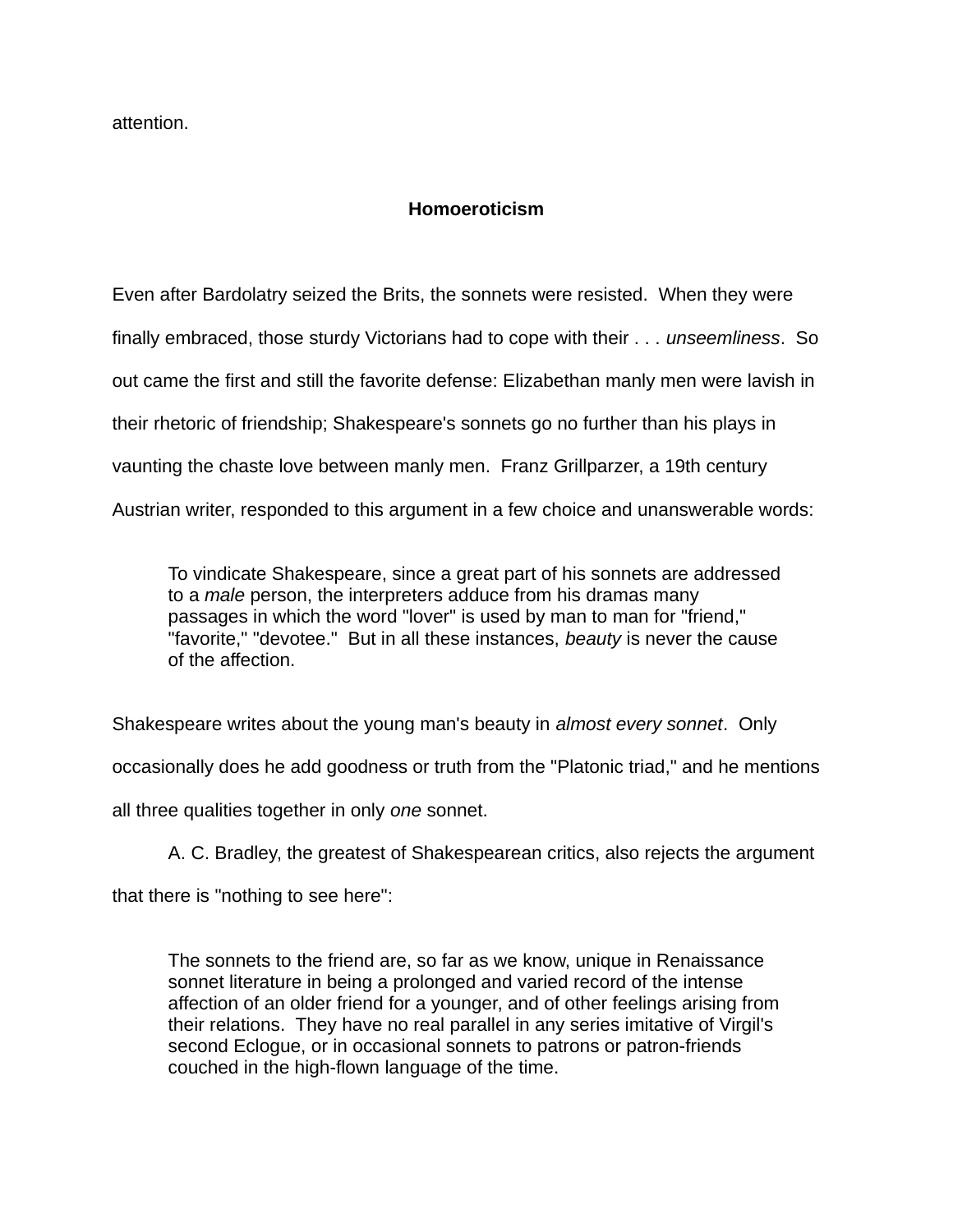However, he tries to minimize the possible scandal of Grillparzer's remark:

Allowance being made, however, on account of these facts [that the Elizabethan language of deference, and also of affection, is to our minds habitually extravagant and fantastic; and that in Elizabethan plays friends openly express their love for one another as Englishmen now rarely do], the sonnets will still leave two strong impressions – that the poet was exceedingly sensitive to the charm of beauty, and that his love for his friend was, at least at one time, a feeling amounting almost to adoration, and so intense as to be absorbing. Those who are surprised by the first of these traits must have read Shakespeare's dramas with very inactive minds, and I must add that they seem to be somewhat ignorant of human nature. We do not necessarily love best those of our relatives, friends, and acquaintances who please our eyes most; and we should look askance on anyone who regulated his behavior chiefly by the standard of beauty; but most of us, I suppose, love any human being, of either sex and of any age, the better for being beautiful, and are not the least ashamed of the fact. . . . And as to the intensity of the feeling expressed in the sonnets, we can easily believe it to be characteristic of the man who made Valentine and Proteus, Brutus and Cassius, Horatio and Hamlet; who painted that strangely moving portrait of Antonio, middle-aged, sad, and almost indifferent between life and death, but devoted to the young, brilliant spendthrift Bassanio; and who portrayed the sudden compelling enchantment exercised by the young Sebastian over the Antonio of *Twelfth Night*.

Grillparzer might have responded, "Yes, but the same doubts are aroused by precisely some of your examples." Those characters' idolatries have also caused a few raised eyebrows. Antonio's abject and irrational love for Bassanio compels some playgoers to take a second look and scratch their heads, and partly for the same reason that the sonnets perplex us – they cannot help wondering what Antonio sees in the young man, if not . . . you know.

It is quite wonderful to read how the worldly celebrators of Shakespeare's manliness adjudged themselves to be experts on homosexuality, as distasteful as it was for them even to contemplate the subject. They "knew" that all homosexual men are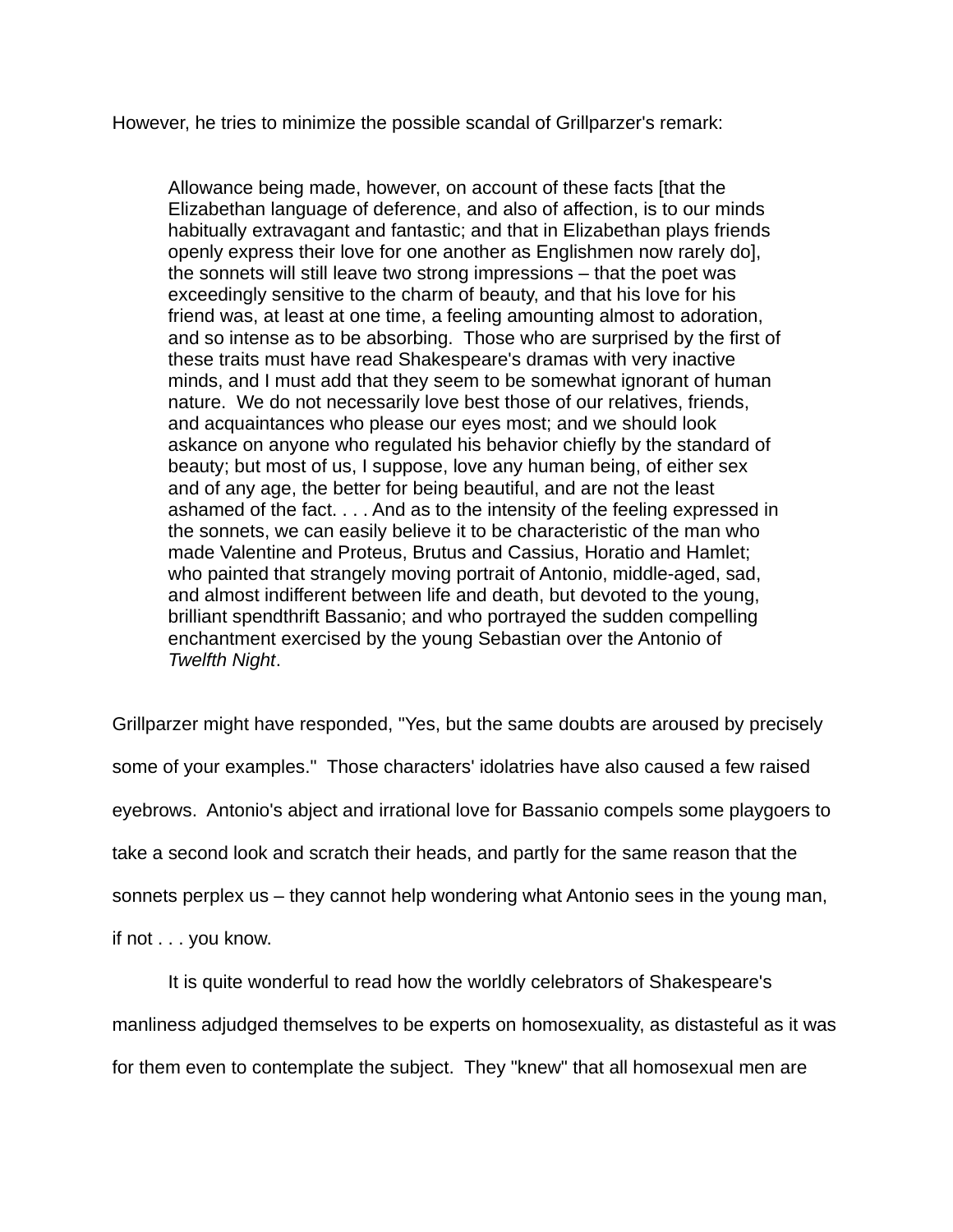gynophobic. So in their minds, all they had to do was produce the Dark Lady sonnets and then sum up triumphantly: Shakespeare cannot possibly have had any homosexual leanings, because, look you, he had sex with women. The very existence of a bisexual man was an impossibility to their minds. Their final piece of evidence was Sonnet 20:

> A woman's face with Nature's own hand painted Hast thou, the master-mistress of my passion; A woman's gentle heart, but not acquainted With shifting change, as is false women's fashion; An eye more bright than theirs, less false in rolling, Gilding the object whereupon it gazeth; A man in hue, all hues in his controlling, Much steals men's eyes and women's souls amazeth. And for a woman wert thou first created; Till Nature, as she wrought thee, fell a-doting, And by addition me of thee defeated, By adding one thing to my purpose nothing. But since she prick'd thee out for women's pleasure, Mine be thy love and thy love's use their treasure.

See, they exult, Shakespeare explicitly says that the young man is made for women's pleasure, not his, so both men are resolutely heterosexual – let us move on. Whereas we notice that the overall impression is "You are so beautiful I naturally want you but I guess I can't have you."

Vendler calls Sonnet 20 a "myth of origin" – How did the rose get its thorns, How did the leopard get its spots, or in this case, Young man, how did you get to be so breathtakingly beautiful? The provocative elements seem to be "master-mistress of my passion" and "since she prick'd thee out for women's pleasure." The crowd that gets all antsy at any suggestion of the Bard's possible erotic attraction to a man takes that line and says "Case closed": after all, they argue, Shakespeare tells us that once the young man was endowed with a prick, he was created to give pleasure to women; and the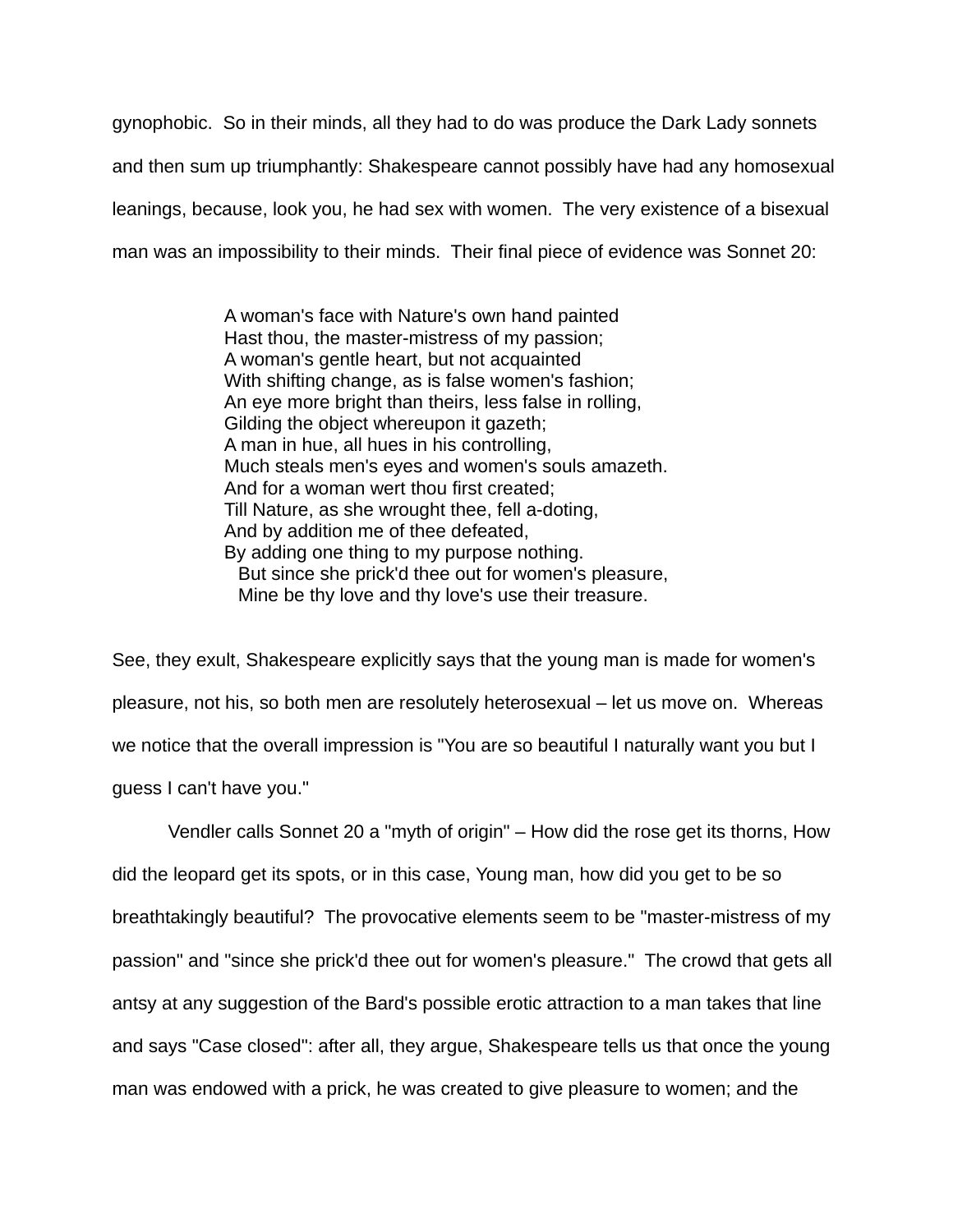possession of that prick defeated what would have otherwise been Shakespeare's purpose – to woo the most beautiful woman alive. What these stalwarts pass over lightly is the *propriety* of addressing the young man in this particular way: "You have a woman's beauty, and *more* than a woman's beauty (because as a man you won't be a manipulative hussy); everyone is stopped in his and even her tracks by your beauty. You are so beautiful that Nature herself fell in love with you, so she added a prick at the last possible moment (I hope you don't mind me talking frankly), and that made you offlimits to me; otherwise I would have been unrelenting in my pursuit of you. Well, let the women have your prick; I get the rest of you." Yes, this sonnet seems to grudgingly concede at the end – the young man was made for women's pleasure. But when I see a sonnet that says "Hello, young man, my my my my my, oh by the way I know you are a gift to women not to me," my first thought is *not* that this is a poem celebrating heterosexuality.

I see no reason to assume that Shakespeare and the young man did the deed of darkness, although the way Shakespeare portrays himself psychologically, I don't see how he could have said no if the young man had said "Step into this private room with me." But I also see no reason to deny the evidence of the sonnets and my own eyes: Shakespeare is saying to a young man, "You are my every thought, my day, my night, my summer, my winter, my religion, my morality." Why? "Because you are so very very beautiful."

In Sonnet 20, Shakespeare does emphasize the Fair Youth's heterosexuality, while his own emerges by default and somewhat tenuously: "I can't have you" does not necessarily mean "I don't want you." The Dark Lady sonnets, however, are sexually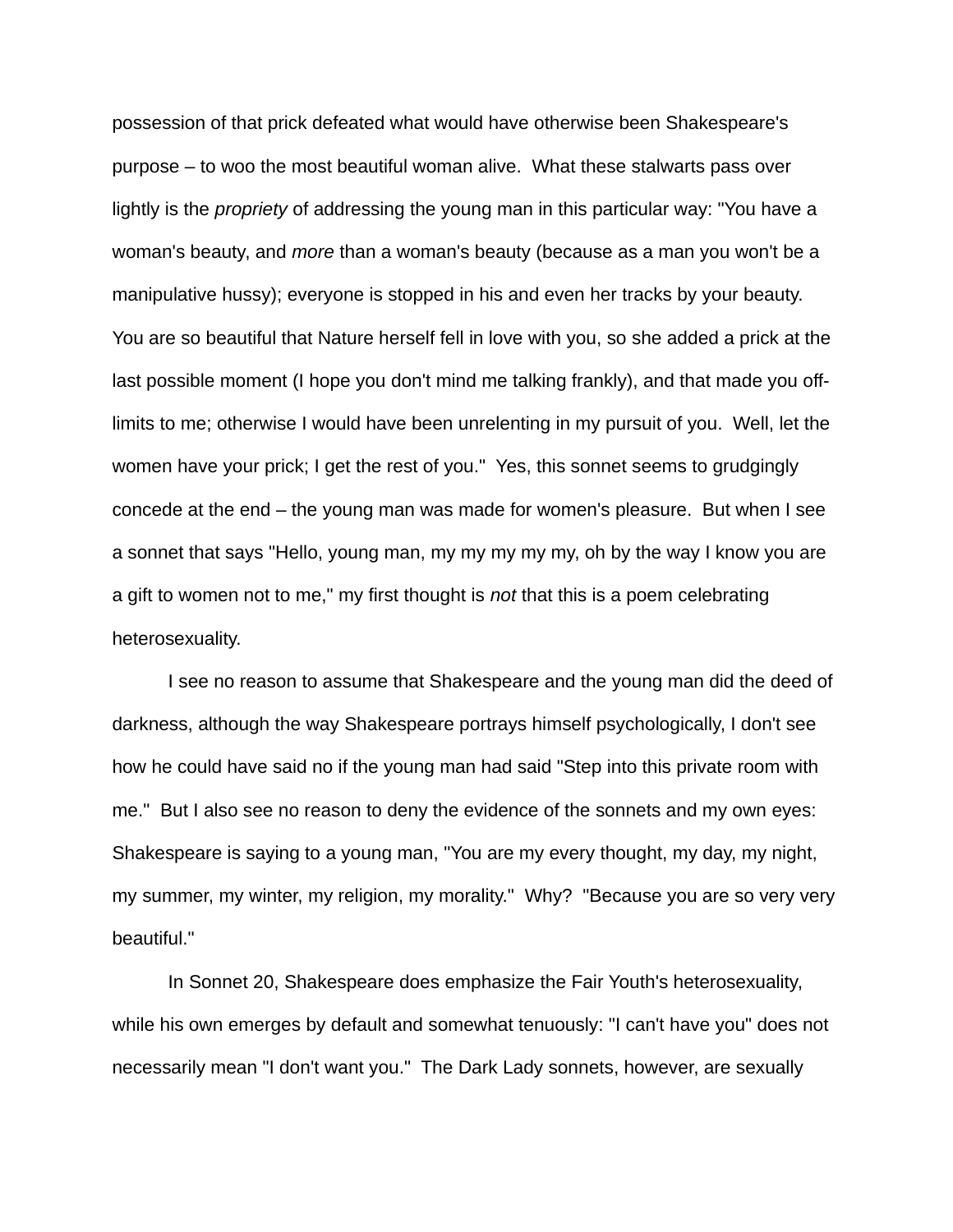explicit – the two lovers get between the sheets whenever she gives him a "come hither" look. But what *those* sonnets say is, "Every time I lie with you, I'm ashamed afterwards." The sonnets *in toto* seem to expound a kind of Madonna-Whore complex, but distributed between the genders: Lust  $=$  sex  $=$  humiliating feelings of abasement and degradation = the woman; Love = disinterested devotion = exalted feelings of worshiping human beauty and perfection  $=$  the young man. Such a dichotomy apparently was instantiated in Oscar Wilde, who was able to perform satisfactorily with his wife and to sire two children, but who absolutely adored Bosie with every fiber of his being. (And from the record of Bosie's dissipated and despicable conduct, it surely had to be on account of his beauty – that young man offered little else to an artist of Wilde's manifold gifts other than an Oxford education and a mediocre poem about "The love that dare not speak its name.")

#### **The fictive persona**

There is much to think about besides how pedestrian the sonnets are and how hard the critics have had to work to blind themselves to this deflating truth. There is the radical inappositeness of the New Critical dictum that the narrator of the poem is never to be taken as the poet speaking *in propria persona*. Almost everything of interest would be forbidden us by formalist critics, who insist that each sonnet is a total fiction produced by a poet who imagined (in addition to a purely made-up personage drolly named Will who speaks the sonnets) a Beloved Friend and a Dark Lady and a Rival Poet, and then amused himself creating little scenarios for the four characters to enact.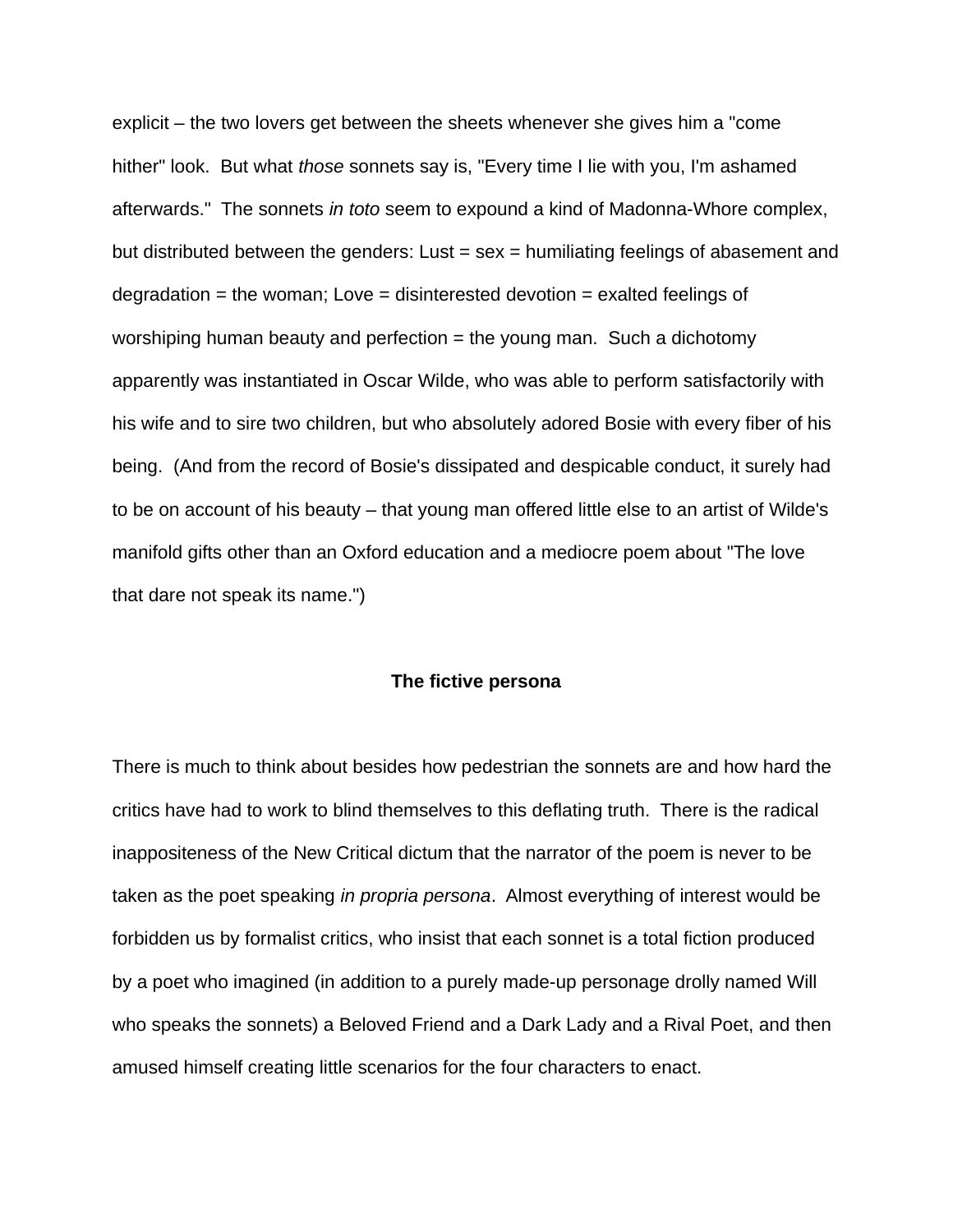David West, aggressively taking up the formalist cudgels, denies that Sonnet 134

is about the young man, or about anybody:

This, as stated so often, is not an account of anything that happened to William Shakespeare, but the latest episode in the plot of these poems, exploiting this new character arriving so late upon the stage.

Re Sonnet 40: "She may, and she may not, be the same person as the Black Lady of

127-52." Re Sonnet 42, which is perfectly clear in the reading:

Lines 1-4 are addressed to the beloved, line 5 to the mistress and to the beloved, but lines 6-10, where the mistress is spoken of in the third person, show that it is the beloved he cares about. In the last four lines Shakespeare is speaking to himself. Such switches of addressee could not have happened in real life. The poem is a drama in the mind, and this is of course not the maunderings of William Shakespeare but the selfdelusion of a dramatic character.

"In real life"? A poem *never* gives an arrangement of lines that would be addressed to

another person or set of persons in real life – we don't speak to one another in rhymed

stanzas. But that would not mean that the sequence of thoughts does not track an

actual experience. No reader finds any difficulty with the alleged "switches."

That thou hast her it is not all my grief, And yet it may be said I loved her dearly; That she hath thee is of my wailing chief, A loss in love that touches me more nearly. Loving offenders thus I will excuse ye: Thou dost love her, because thou know'st I love her; And for my sake even so doth she abuse me, Suffering my friend for my sake to approve her. If I lose thee, my loss is my love's gain, And losing her, my friend hath found that loss; Both find each other, and I lose both twain, And both for my sake lay on me this cross: But here's the joy; my friend and I are one;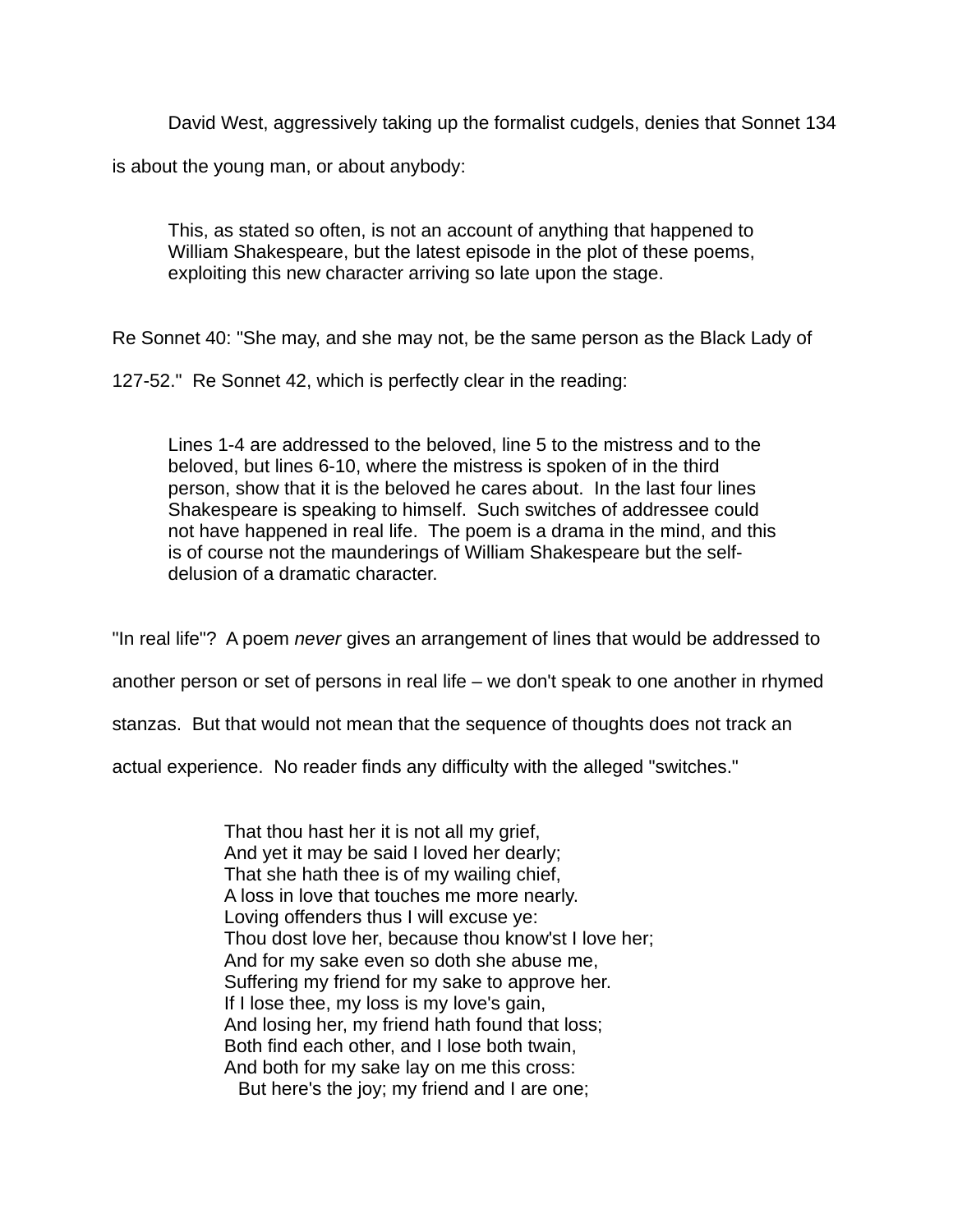Sweet flattery! then she loves but me alone.

The entire poem is no doubt the poet "speaking to himself," but he mentally addresses the young man, saying that he knows of the affair; and in expressing his relief that he and the young man are still friends, he is not saying anything he wouldn't say to the young man in person. The mistress is incorporated into a single line that is also addressed to the young man: "Loving offenders, thus I will excuse ye." I find the assertion that "such switches of addressee could not have happened in real life" passing strange, especially since he is addressing the young man *in his imagination*. (West and I agree about this – we differ in that I take the speaker of the poem to be the poet named William Shakespeare and West takes the speaker to be a fictional character, a poet named Will.)

Let us imagine two scenarios: in one, precisely these events happened to the man Shakespeare and the sonnet is an autobiographically accurate account of his feelings; in the other, none of it happened, and the poet Shakespeare sat down at his writing desk to construct a little drama in 14 lines using three fictional characters, with the persona who is speaking the poem included as one of them. In either case, the objective is to write clearly and render the drama so that the reader can easily follow it. The challenge is the same whether the account of "the self-delusion of a dramatic character" is journalistic or novelistic. West's argument is excessively woolly-headed, so stubbornly orthodox as to out-Herod Herod.

If we *could* be persuaded that the formalists are right, we would say that Shakespeare made a hash of it, and precisely where we would least expect him to fail: in dramatization; in clarity of plot and character. H. C. Beeching in 1907 goes to the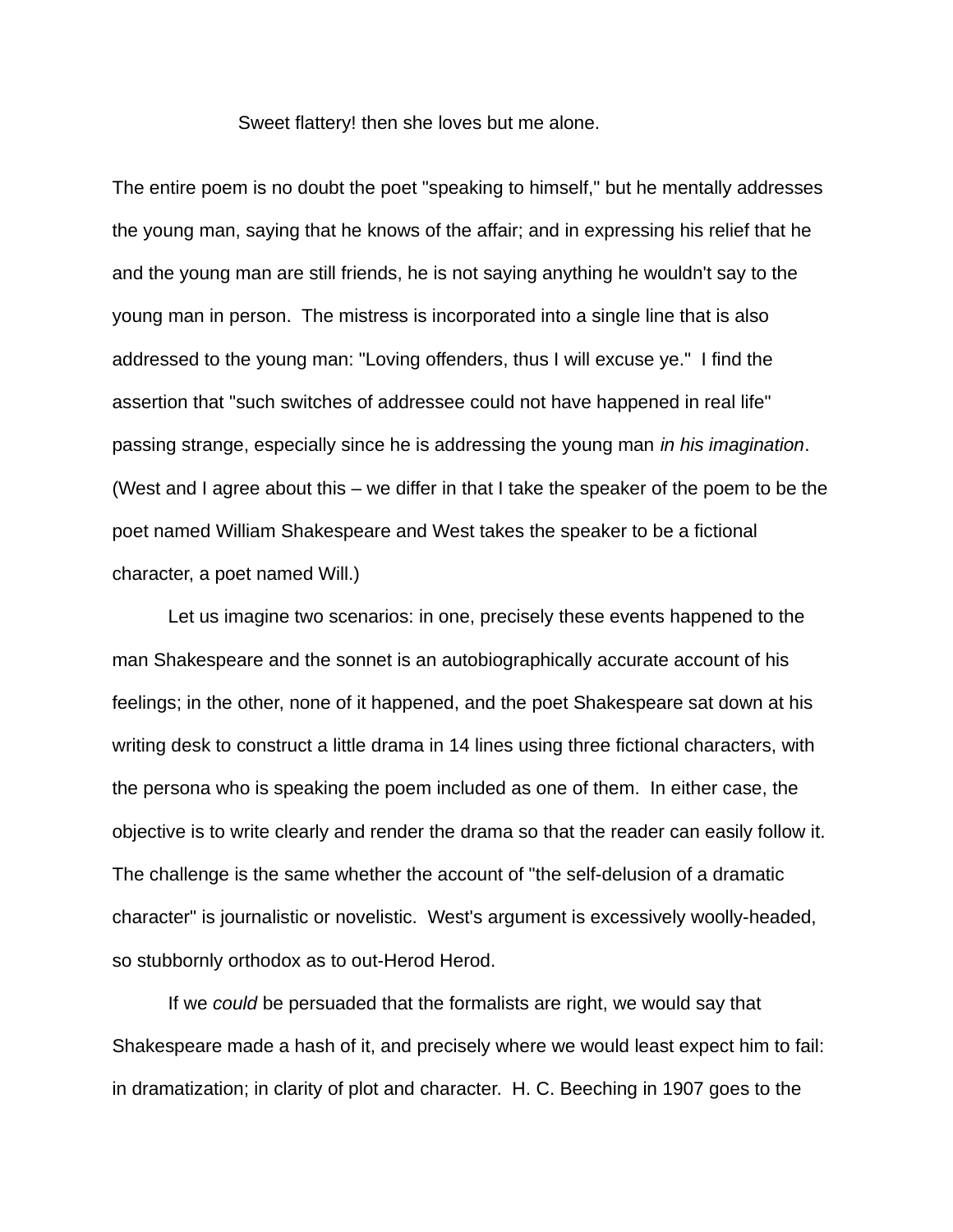heart of the matter:

The story of the Sonnets represents a real experience; for, indeed, a dramatist of Shakespeare's skill and genius could hardly have written an imaginary drama of passion, in which there were so many broken links.

Life is as confused and ambiguous as the sonnets, but art does not imitate life in these

respects. There is no warrant for obscurity in a work of fiction, and no excuse for it in an

artist whose primary career as a dramatist had honed to the highest degree his ability to

make things clear even to an audience of illiterates.

In 1909, Bradley, while acknowledging that some of the sonnets may have been

"mere exercises of art," and that "all of them are poems, and not letters, much less

affidavits," nonetheless agrees with Beeching that the sonnets tell a true story, and for

the same reason:

The author of the plays could, I make no doubt, have written the most intimate of these poems to a mere creature of his imagination and without ever having felt them except in imagination. Nor is there any but an aesthetic reason why he should not have done so if he had wished. But an aesthetic reason there is; and this is the decisive point. No capable poet, much less a Shakespeare, intending to produce a merely "dramatic" series of poems, would dream of inventing a story like that of these sonnets, or, even if he did, of treating it as they treat it. The story is very odd and unattractive. Such capacities as it has are but slightly developed. It is left obscure, and some of the poems are unintelligible to us because they contain allusions of which we can make nothing. Now all this is perfectly natural if the story is substantially a real story of Shakespeare himself and of certain other persons; if the sonnets were written from time to time as the relations of the persons changed, and sometimes in reference to particular incidents; and if they were written for one or more of these persons (far the greater number for only one), and perhaps in a few cases for other friends, – written, that is to say, for people who knew the details and incidents of which we are ignorant. But it is all unnatural, well-nigh incredibly unnatural, if, with the most skeptical critics, we regard the sonnets as a free product of mere imagination.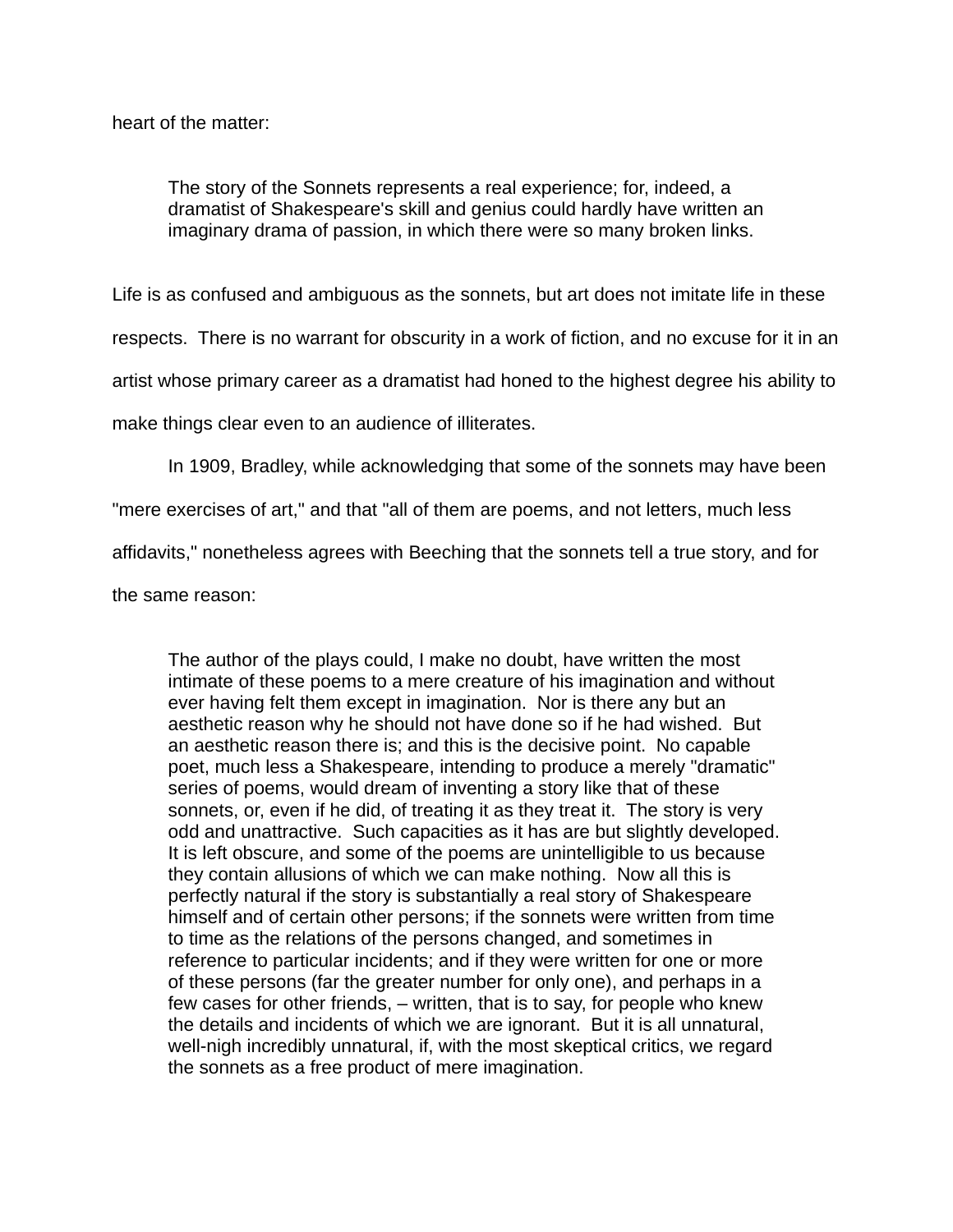### **A formalist's formalist**

Stephen Booth, the author of *Shakespeare's Sonnets* – a work likely to remain for many decades the definitive critical edition, given its comprehensive annotations and judicious commentaries – adopts the method of glossing every possible meaning of every suggestive word, to the point where Vendler gently taxes him with throwing in the towel too quickly on the possibility of reaching *an* interpretation at all. David West is properly impatient, and for the right reason:

A word may have a wide spread of meaning, but that does not mean that its whole spread is working in every context.

Booth would answer West, I think, that his objective was to put the entire smorgasbord before his readers and allow them to make their own choices. Such is the limited virtue of Booth's approach. West is correct, however, that Booth, when he ventures on interpretation, implies strongly that all the meanings are present simultaneously, and that Booth thinks this multivalence is intrinsic to the value of the sonnets.

While the non-specialist will be alienated by Booth's encyclopedic thoroughness combined with an abstemious refusal to venture any practical help at all, the avid Bardolator – who wants to engage deeply with every line, every word even, and feel that nothing has been missed – will find Booth's compendium essential reading. Occasionally, Booth sets aside his own fussiness: his discussion of Sonnet 116, like Vendler's of 129, is illuminating and beautiful.

He is witty in his refusal to take up "the problem of" the sonnets: "William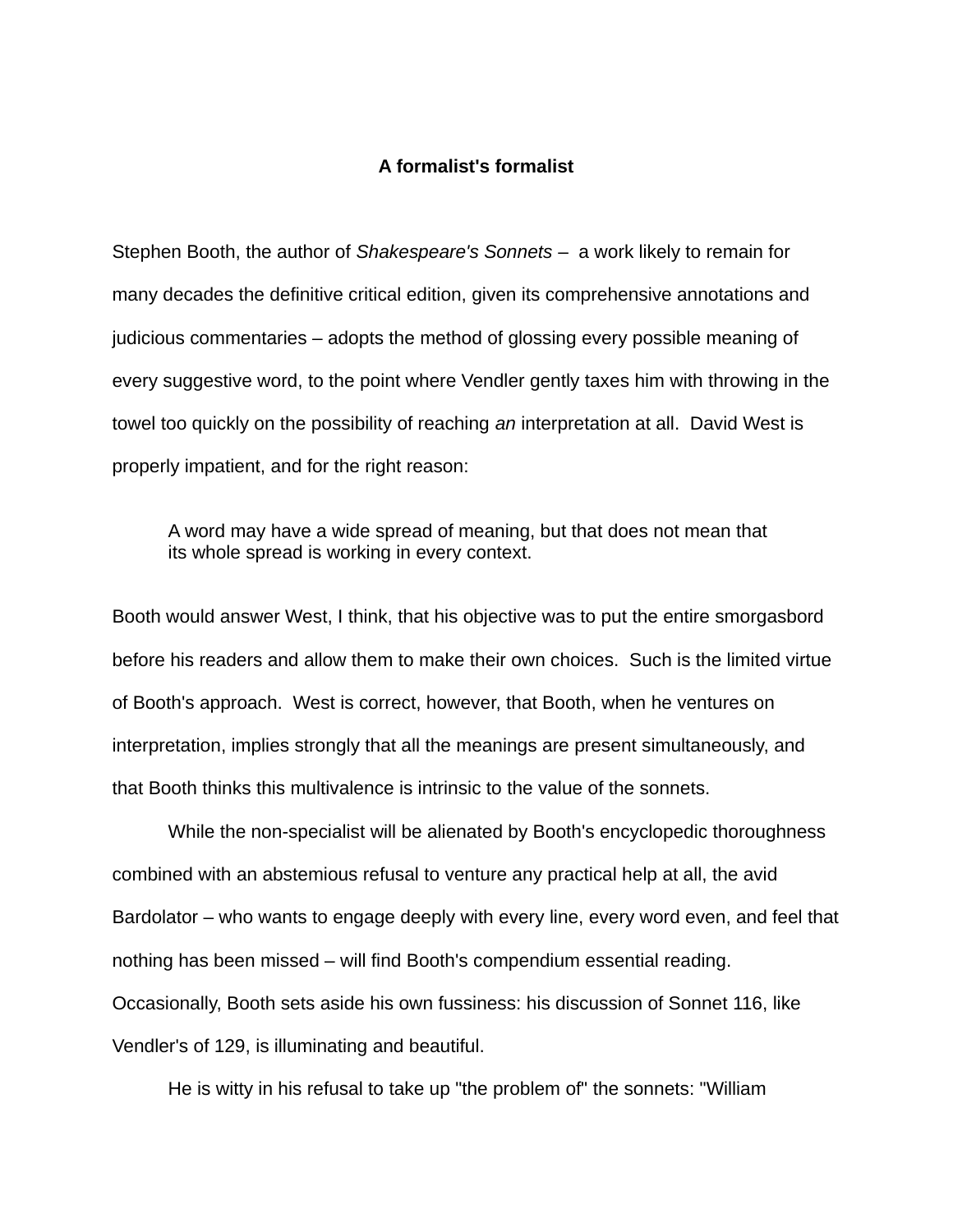Shakespeare was almost certainly homosexual, bisexual, or heterosexual. The sonnets provide no evidence on the matter." This is amusingly arch, but goes too far: the sonnets certainly provide evidence that Shakespeare was sexually aroused by at least one woman. If the Dark Lady sonnets are to be believed, Shakespeare was vigorously heterosexual; and if Sonnet 20 is to be believed, not homosexual or bisexual, however responsive to male beauty. Thus Booth's statement makes sense only if we take the view that Shakespeare sat down to write sonnets as if they were chapters in a poetic novel – "Let's see, I'll make up three characters out of whole cloth, and weave a kind of story about them: an estimable narrator; a beautiful young man with the faults of youth; an entrapping siren. The young man and the mistress betray our protagonist. This pains him greatly, but what he is most concerned about is that he not become separated from the youth. Hmmm . . . what else? Since my protagonist is a poet, I'll bring in a rival poet who turns the head of the youth." On Booth's reading (and others of the same persuasion), these characters are as fictional as Othello and Desdemona. I don't really have a counter-argument to this other than a direct appeal to the reader: Does this seem likely to you? Even Vendler, a rival formalist, assumes a close relationship between Shakespeare and the allegedly fictive persona.

We have mentioned the obvious rejoinder to Booth's hypothesis: if his notion is correct – if Shakespeare made up from scratch an entertaining little story in verse – why are so many aspects of the narrative so muddy? Why did the master of drama organize this interesting material so haphazardly and ineffectually? Per Bradley and Beeching, why are there so many broken links in the drama? Why so many obscurities? Why so many allusions of which a reader can make nothing?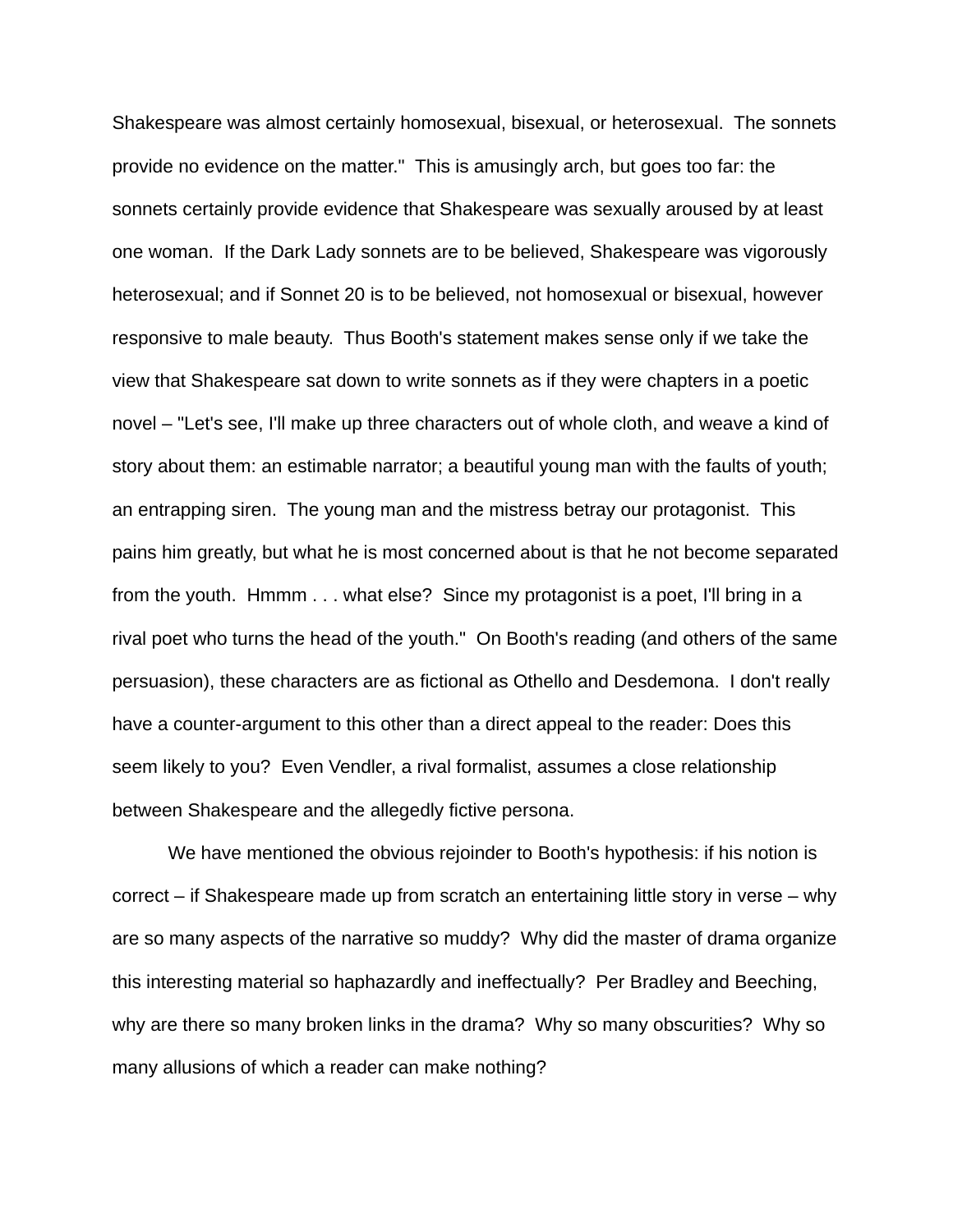#### Booth's aggressive agnosticism terminates in incoherence and absurdity:

The sonnets . . . often ring with passion and sincerity, but to assume therefore that they reflect particulars of Shakespeare's sex life is to be as unreasonable as Hamlet would be if he assumed that the first player was a chum of Hecuba's. The sexual undercurrents of the sonnets are of the sonnets; they probably reflect a lot that is true about their author, but I do not know what that is; they reveal nothing and suggest nothing about Shakespeare's love life.

On the one hand, Booth, impressed by the "passion and sincerity" of the sonnets, concedes that they contain "sexual undercurrents" and that they "probably reflect a lot that is true about their author." To follow this up with the statement that they "reveal nothing and suggest nothing about Shakespeare's love life" is certainly to give with one hand and take away with the other. I suppose Booth means only that Shakespeare drew upon his own experience in order to novelistically create a fictional plot involving four main characters, one of them the first-person narrator of the story.

To argue that the sonnets do not even *suggest* anything about Shakespeare's love life is to adopt too stringent a separation between poet and persona. Is it plausible to argue that the young man and the dark mistress may well be mere coinages of Shakespeare's brain, characters like Petruchio and Kate in *The Taming of the Shrew*, and that every sonnet is a poem written by an imaginary lover to an imaginary beloved, and the whole series a kind of epistolary novel? Yet Booth would at the same time disdain any effort to work out the plot of the novel from the incoherent sequence; and certainly caution is advisable, because if this *is* a novel, it is one of the clumsiest ever written.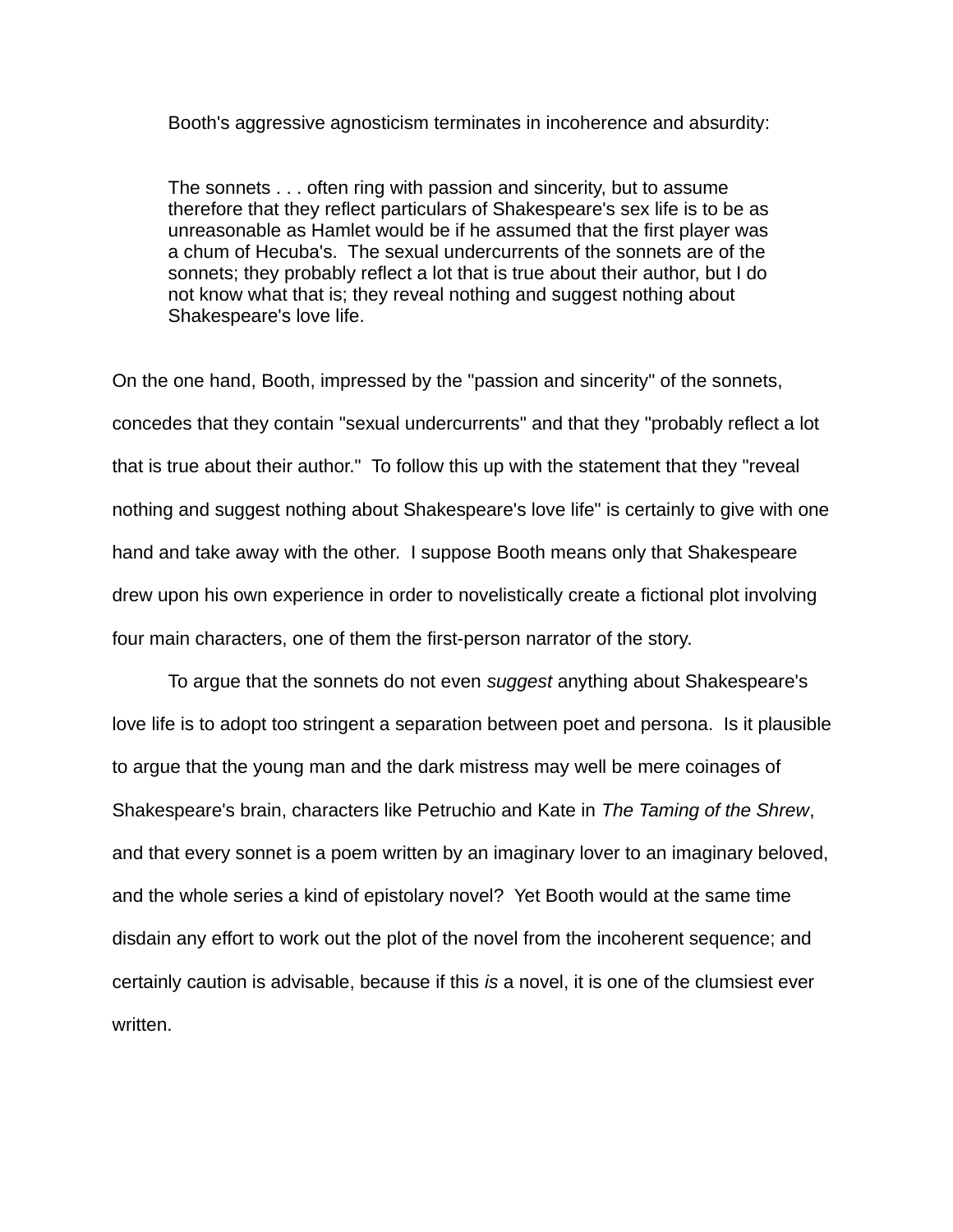## **Stefan George**

The German modernist poet Stefan George, writing in 1909, attributed the long neglect of the sonnets to their being "entirely unromantic" and went on to accuse "the duller brains" of finding in them only "stylistic exercises worked out to order" and "the baser brains" of searching for scandal in the content and finding only "their own full loathsomeness." George's comment on the subject matter deserves attention:

In our day, men and poets have spoken out plainly: at the center of the sonnet sequence, in every situation and degree, stands the passionate devotion of the poet to his friend. One must accept this even where one does not understand; and it is likewise foolish to cast aspersions, either with reproaches or with justifications on what one of the greatest mortals found good. Over-materialistic and over-intellectual ages especially have no right to bandy words on this point, since they cannot possibly suspect anything of the world-creating power of super-sexual love.

George was decidedly homosexual in orientation but the historical record indicates that he was a lifelong celibate. At the age of 34, he was captivated by the sight of a 14-yearold boy on a Munich street. With the approval of the boy's parents, an intense but Platonic association ensued, which ended two years later with the boy's untimely death from acute disease. The youngster was then memorialized and mythologized by George's subsequent poetry. George clearly viewed Shakespeare's sonnets through the lens of his own personality and sexuality; but just as clearly, his personality made him especially suited to pronounce upon their content. All the evidence indicates that Shakespeare, like George, felt a deep, chaste love for a much younger man.

W. H. Auden also urges us to remember that there can be experiences beyond the range of those that ordinary people have: he viewed the sonnets as embodying the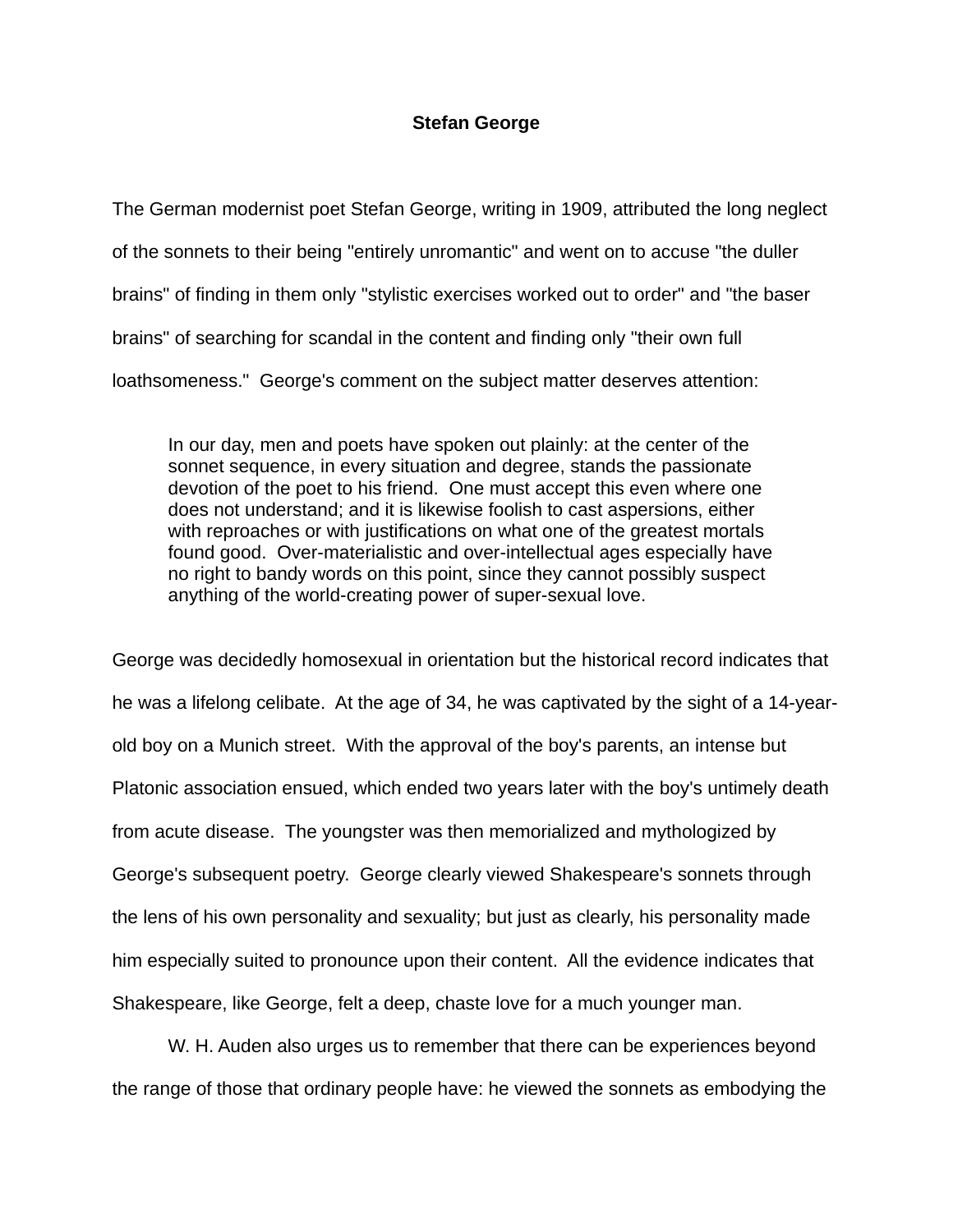Vision of Eros, a state that, like George's "super-sexual love," transcends everyday lust and affection and is felt by the person who undergoes it to be mystically "given."

The sound and sensible citizen, alarmed at the thought that our Top-Bard could have had any experience with which he is unfamiliar, has either been shocked and wished that Shakespeare had never written them, or, in defiance of common sense, tried to persuade himself that Shakespeare was merely expressing in somewhat hyperbolic terms, such as an Elizabethan poet might be expected to use, what any normal man feels for a friend of his own sex.

The disturbing element in Shakespeare's adulation, for me, has nothing to do with same-sex attraction – it is Shakespeare's self-abasement before his beloved and the way his adoration seems untethered to any consideration related to how the callow young man actually behaves and actually treats him.

I understand that the person who is in the grip of the Vision of Eros does not feel this to be a problem: the very nature of the Vision is that the object of it is numinous and appears to embody all perfection. Shakespeare is powerless over his addiction and in need of a twelve-step program for lovesickness. That he emphasizes, over and over, the physical appearance of his beloved is disconcerting but also only to be expected: as Auden reminds us, to the afflicted party the object of the Vision of Eros is *always* a paragon of beauty. Such susceptibility to beauty is not necessarily a point of moral fatality: the cosmologist Brian Swimme would see in such an attraction an instance of "allurement," which is one of the "powers of the universe." As the emotional basis of sexual procreation, allurement has been an indispensable means to one of the most important evolutionary ends of the cosmos. It is biologically appropriate to be seized by the radiance of the opposite sex; and in a same-sex attraction, the allurement has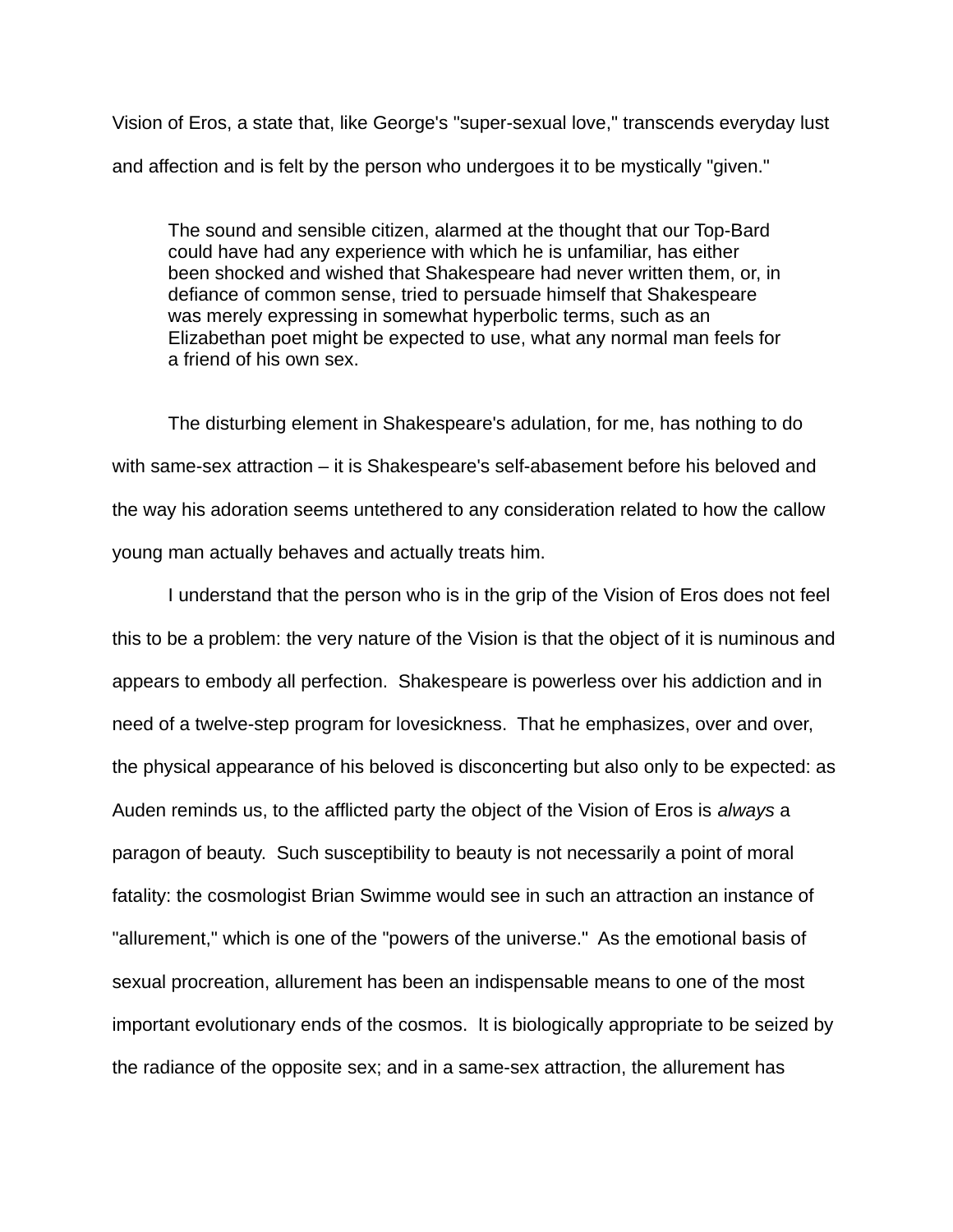simply migrated out of the original reproductive situation and adapted itself to the constitution of the individual who is experiencing it. Such a migration is not even distinctively human: animals of different *species* sometimes form intense bonds with each other. Cats especially seem to exert what can best be described as charisma, not only on their human owners, but on other mammals as well: the Internet abounds in photographic evidence of dogs, coyotes, deer, dolphins, gorillas, and even a bear in a German zoo who are mesmerized by their feline companions.

What we have in the sonnets, then, is, as Auden proposes, an intensive revelation of the nuts and bolts of an experience that is authentically rare, whether ostensibly "heterosexual" or "homosexual." Indeed, Auden, following George, goes on to suggest that our assigning it such labels misrepresents it. Shakespeare famously created heroines that playgoers have been falling in love with for four centuries – notably, those in the comedies who make a finer impression on our minds than the pedestrian heroes who are paired with them. He must have loved them himself, and perhaps his Vision of Eros would have been activated by such a woman had she appeared at the right time. But there is this to be said in general about Swimme's principle of allurement as it pertains to sexual attraction: it is all too easily sullied by social conditioning and debased by commodification. What a boy begins hearing about girls, long before puberty, poisons that well: by the time he is of an age to act on his erotic longings, he has almost certainly been spoiled for any purity of response to them. By "purity" I do not mean puritanical constraint and sexual repression – I mean the innocence of being entirely taken up by the allurement, without the clouding of what he has learned from grosser wits about the proper sexual consumption of these delicious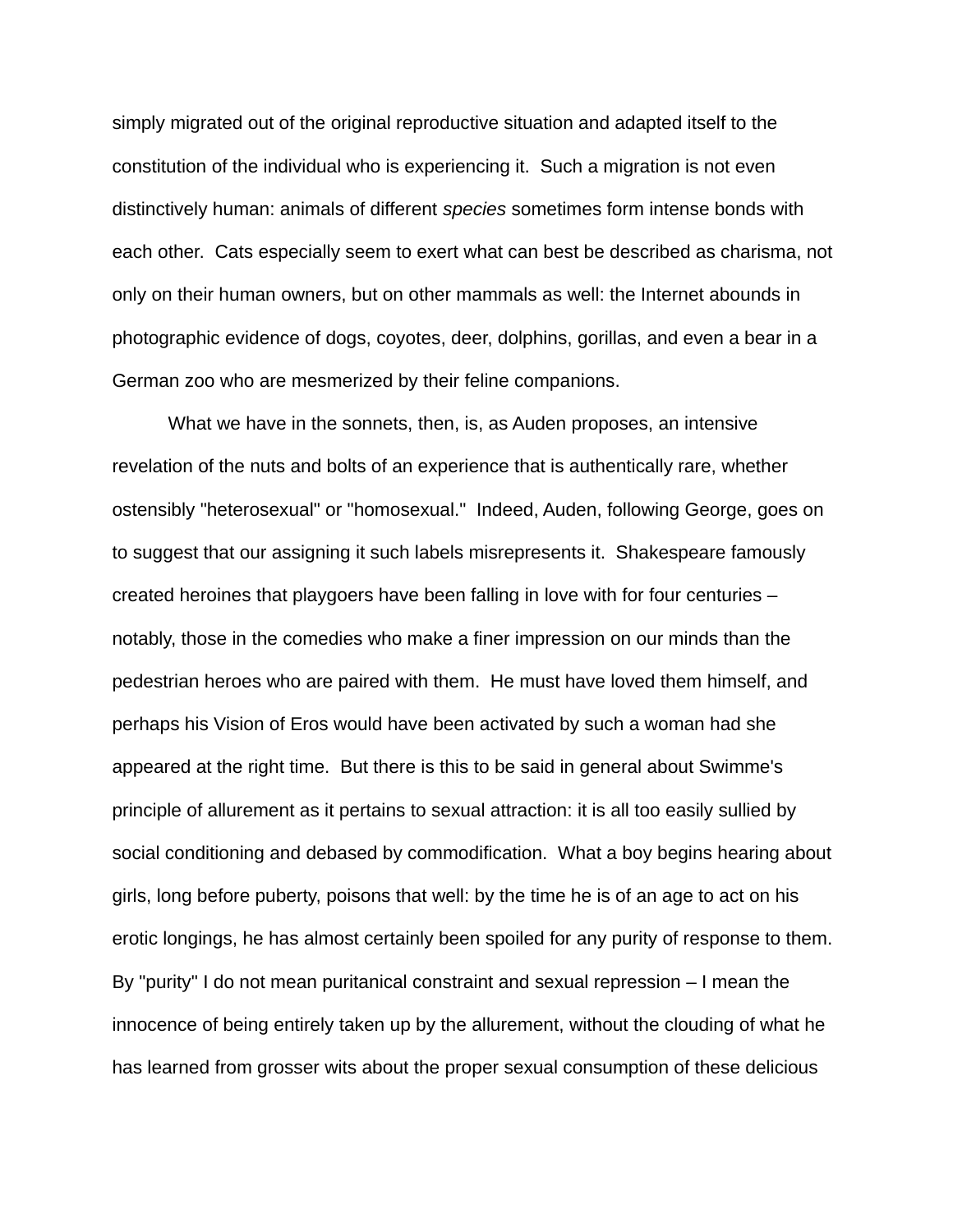human bon-bons. So there are good reasons that, past early adolescence, a young man can never again undergo in the presence of the *opposite* sex the seizure of an uncomplicated allurement; his response is likely to be contaminated by crass motives that are directed toward the use and the exclusive ownership of the beloved object for his erotic pleasure. He will have to remember grade-school crushes as his last encounters with pristine allurement and innocent enchantment.

Here I, like Stefan George, speak from my own experience. I realized, listening to Swimme, that the strongest episode of unadulterated allurement that I had ever experienced occurred when I was seven. My classmate Yvette, a French-born waif with large brown eyes who sometimes tied my shoelaces for me, persuaded me to ride the school bus with her past my own stop. We got off together and walked to a farmhouse where things could only end badly: she was immediately sent crying to her room by her unfeeling mother, who then managed to call my baffled parents and direct them to a rural site they had never before visited. I have wondered many times since then what that shy and right-doing boy could have possibly been *thinking* as he rode into *terra incognita*. The answer can only be that allurement overwhelms the organism and disables cognitive functioning, as Shakespeare's account seems to confirm.

If the "dark lady" sonnets tell us nothing else about Shakespeare, they certainly let us know that he found his own vulnerability to heterosexual lust confounding and shaming. The culminating sonnet in the series, after blaming his mistress for his predicament, blames himself even more. His famous definition of "lust in action" as "the expense of spirit in a waste of shame" indicates that his relations with the opposite sex were hopelessly compromised by his own mixed motives. Chastely loving the young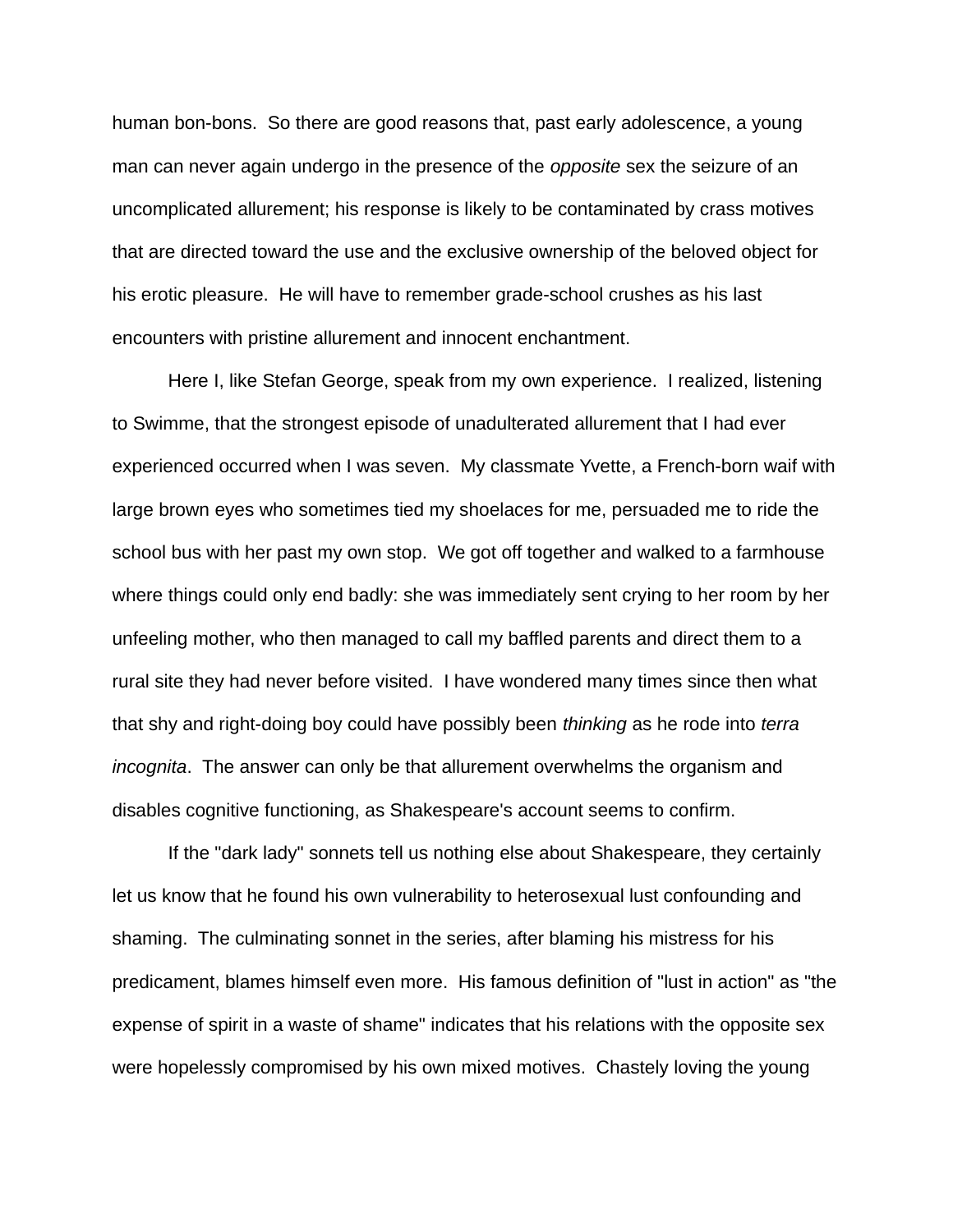man liberated Shakespeare to experience allurement with a conscience cleared of selfinterest – especially that most mortifying and loathsome form of self-interest that manifests itself in the use of another person's body for physical pleasure, even in the absence of any love for her, and sometimes in the absence of any kind of caring for her at all.

All this said, a lofty subject and an elevated moral tone cannot immunize the sonnets against the single most unanswerable complaint about them: their sameness of substance, their veritable monomania. Not even that rarest of rarities, an authentic experience of the Vision of Eros, can sustain so many 14-line effusions, especially when the majority of them seem to have been casually tossed off without any intent to polish them for publication or even to clarify their myriad obscurities and incoherencies for the benefit of later readers. But when we throw the New Criticism to the four winds and read the sonnets as the autobiographical confession of an obsessive love, like William Hazlitt's *Liber Amoris*, they come into their own – not so much as great poetry, but rather as a fascinating human document in which every feeling is pressed into a verse form that is extraordinarily rigid and restrictive. In the production of this series – it is not even a "sequence," as it is sometimes described by scholars – Shakespeare's decision to investigate his experience in precisely such a constrained manner becomes part of the fascination. Auden:

Those sonnets which express passionate emotions, whether of adoration or anger or grief or disgust, owe a very great deal of their effect precisely to Shakespeare's artifice, for without the restraint and distancing which the rhetorical devices provide, the intensity and immediacy of the emotion might have produced, not a poem, but an embarrassing "human document." Wordsworth defined poetry as emotion recollected in tranquillity. It seems highly unlikely that Shakespeare wrote many of these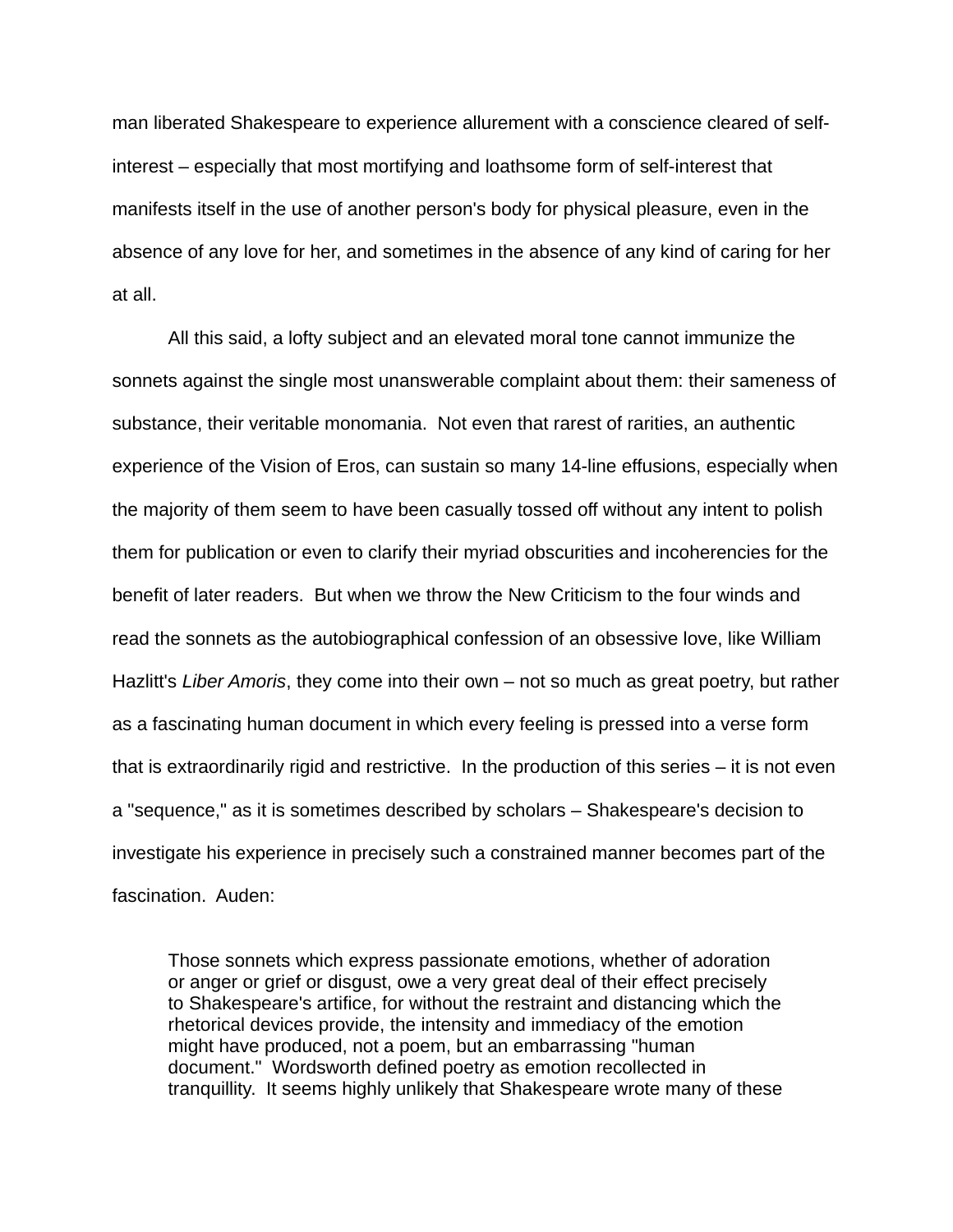sonnets out of recollected emotion. In his case, it is the artifice that makes up for the lack of tranquillity.

Shakespeare's distancing of his writerly self from his emotional self doubles the psychological interest. Unfortunately, it halves the aesthetic interest. The ostensible subject matter of love is depicted in the sonnets as an emotional tsunami and mystical given; but in a state of transport, does one organize and rhyme a series of tropes? Even if a poet did recollect such an emotion in tranquillity, per Wordsworth's prescription, could the application of so much wordy calculation to a poor conceit be an adequate objective correlative for the experience? Is it likely that the composing of a clever 14-line poem in three rhymed quatrains and a closing couplet would constitute an aesthetic analogue of this transport?

Helen Vendler says that "the speaker is a person who wishes to analyze and summarize his experience as well as to describe and enact it." I don't know how Vendler and I can be reading the same body of poetry. I take my stand with Auden: "Shakespeare contents himself with simply describing the experience." I find little analysis or summation. The speaker undergoes the experience. He is helpless to alter it; he can only describe it, or rather, describe himself in the grip of it, over and over again. The sonnets risk tedium because the description is fundamentally ever and always the same. Oh, yes, this happens, and that happens, but Shakespeare himself confesses the monotony of his project:

> Why is my verse so barren of new pride, So far from variation or quick change? Why with the time do I not glance aside To new-found methods and to compounds strange? Why write I still all one, ever the same,